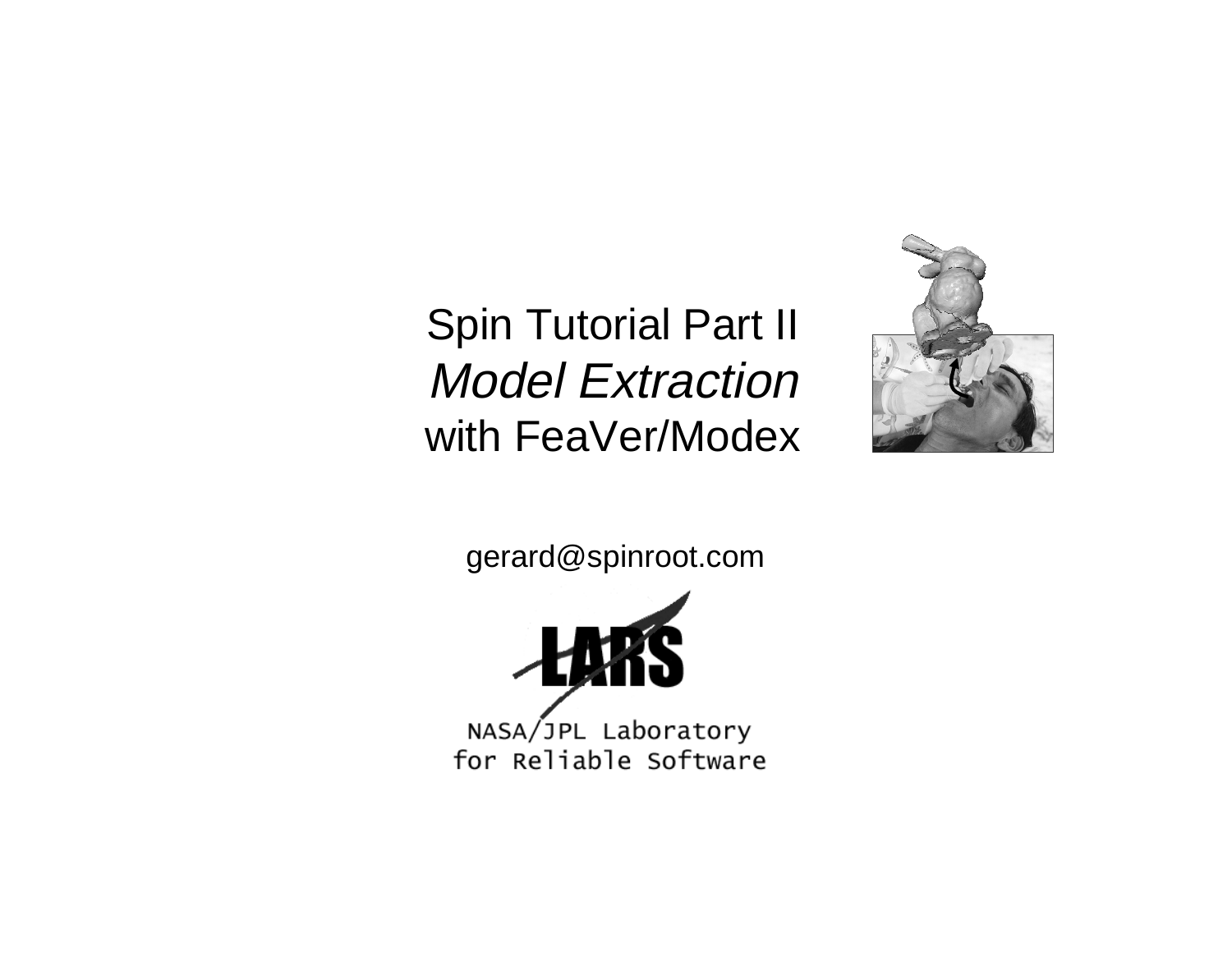### a simple example to get started

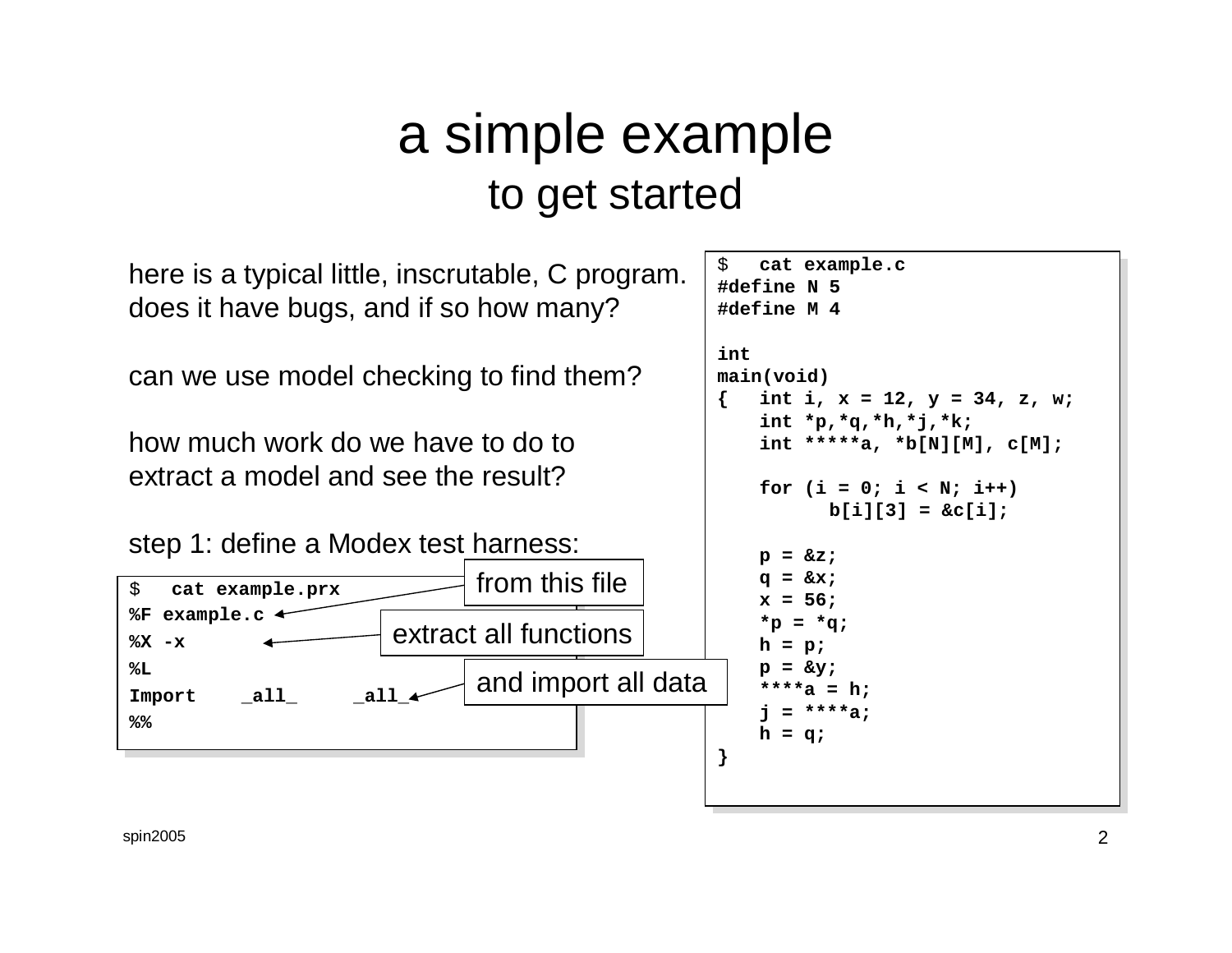## run modex

|            | \$<br>- 1s -1                                      |                                     |  |                                                                                      |
|------------|----------------------------------------------------|-------------------------------------|--|--------------------------------------------------------------------------------------|
|            | -rwxrwxrwx 1 g None 302 Aug 10 10:15 example.c     |                                     |  |                                                                                      |
|            |                                                    |                                     |  | -rwxrwxrwx 1 g None 44 Aug 10 10:08 example.prx                                      |
| run modex  | \$                                                 | modex example.c                     |  |                                                                                      |
|            | \$<br>$ls -1$                                      |                                     |  |                                                                                      |
|            |                                                    |                                     |  | $-rw-rw-rw-1$ g None 130 Aug 10 11:39 $\mod$ ex .cln                                 |
|            |                                                    |                                     |  | $-rw-rw-rw- 1 g$ None 47 Aug 10 11:39 $\text{modex}_d$ .drv                          |
|            | $-rw-rw-rw-1$ g None 348 Aug 10 11:39 $\mod$ ex .h |                                     |  |                                                                                      |
|            |                                                    |                                     |  | $-rw-rw-rw- 1 g$ None 79 Aug 10 11:39 $\text{modex}$ . lut                           |
|            |                                                    |                                     |  | $-rw-rw-rw-1$ g None 285 Aug 10 11:39 modex .run                                     |
|            |                                                    |                                     |  | $-rw-rw-rw$ 1 g None 1489 Aug 10 11:39 $\text{modex}_a$ all.spn                      |
|            |                                                    |                                     |  | $-rw-rw-rw- 1 g$ None 158 Aug 10 11:39 $\text{\textendash}$ all $\text{\textendash}$ |
|            | $-rwxrwxrwx$ 1 g None 302 Aug 10 10:15 example.c   |                                     |  |                                                                                      |
|            |                                                    |                                     |  | -rwxrwxrwx 1 g None 44 Aug 10 10:08 example.prx                                      |
|            | \$                                                 | cat modex .run                      |  |                                                                                      |
|            |                                                    | cpp -E -P _modex_.drv > model       |  |                                                                                      |
|            |                                                    | sh modex.cln                        |  |                                                                                      |
|            |                                                    | if spin -a model && cc -o pan pan.c |  |                                                                                      |
|            | then                                               | ./pan                               |  |                                                                                      |
|            |                                                    | else exit 1                         |  |                                                                                      |
|            | fi                                                 |                                     |  |                                                                                      |
|            | exist 0                                            |                                     |  |                                                                                      |
| view model | \$                                                 | $cpp$ -E -P $modex$ .drv > model    |  |                                                                                      |
|            | \$<br>cat model                                    |                                     |  |                                                                                      |
|            |                                                    |                                     |  |                                                                                      |
|            |                                                    |                                     |  |                                                                                      |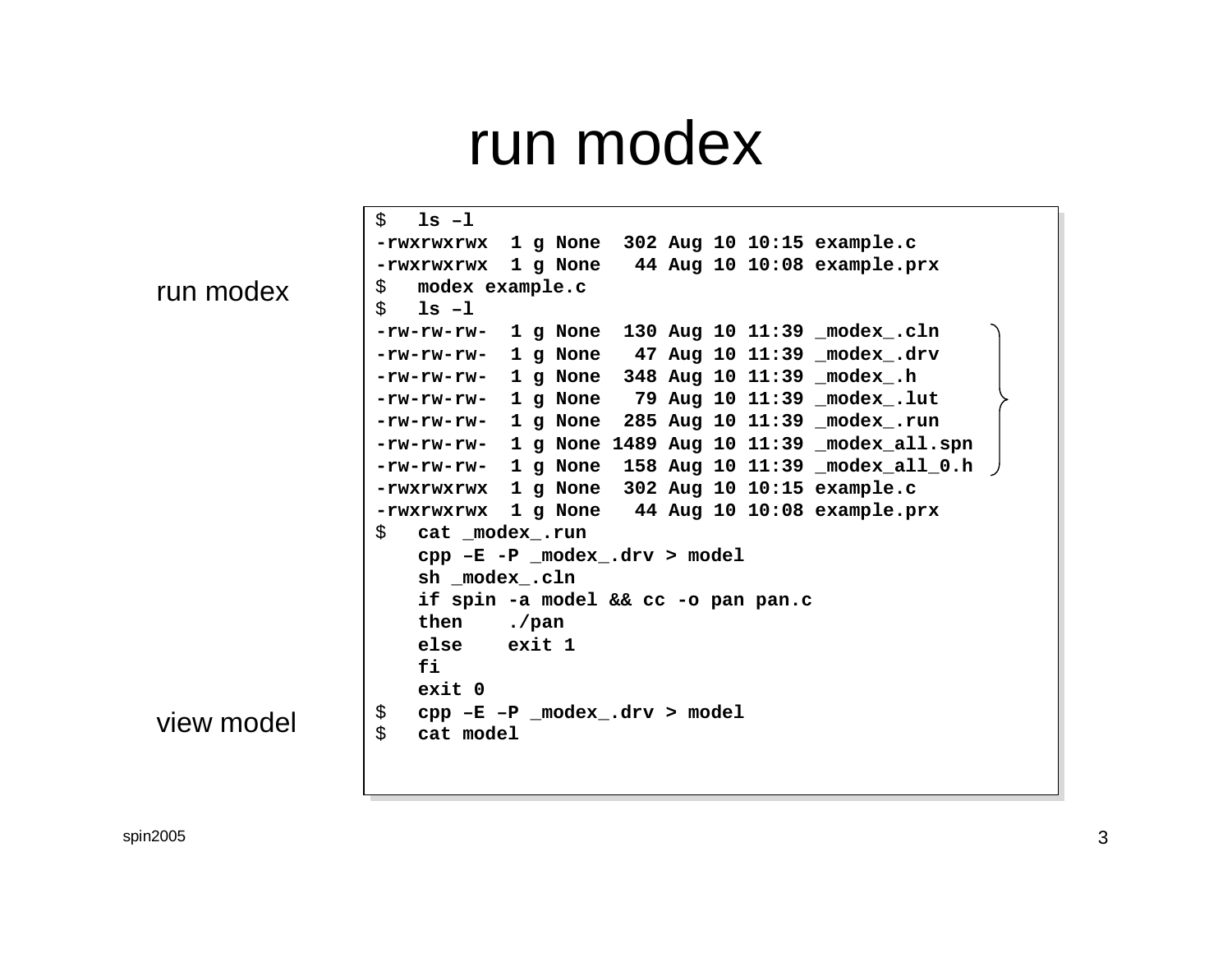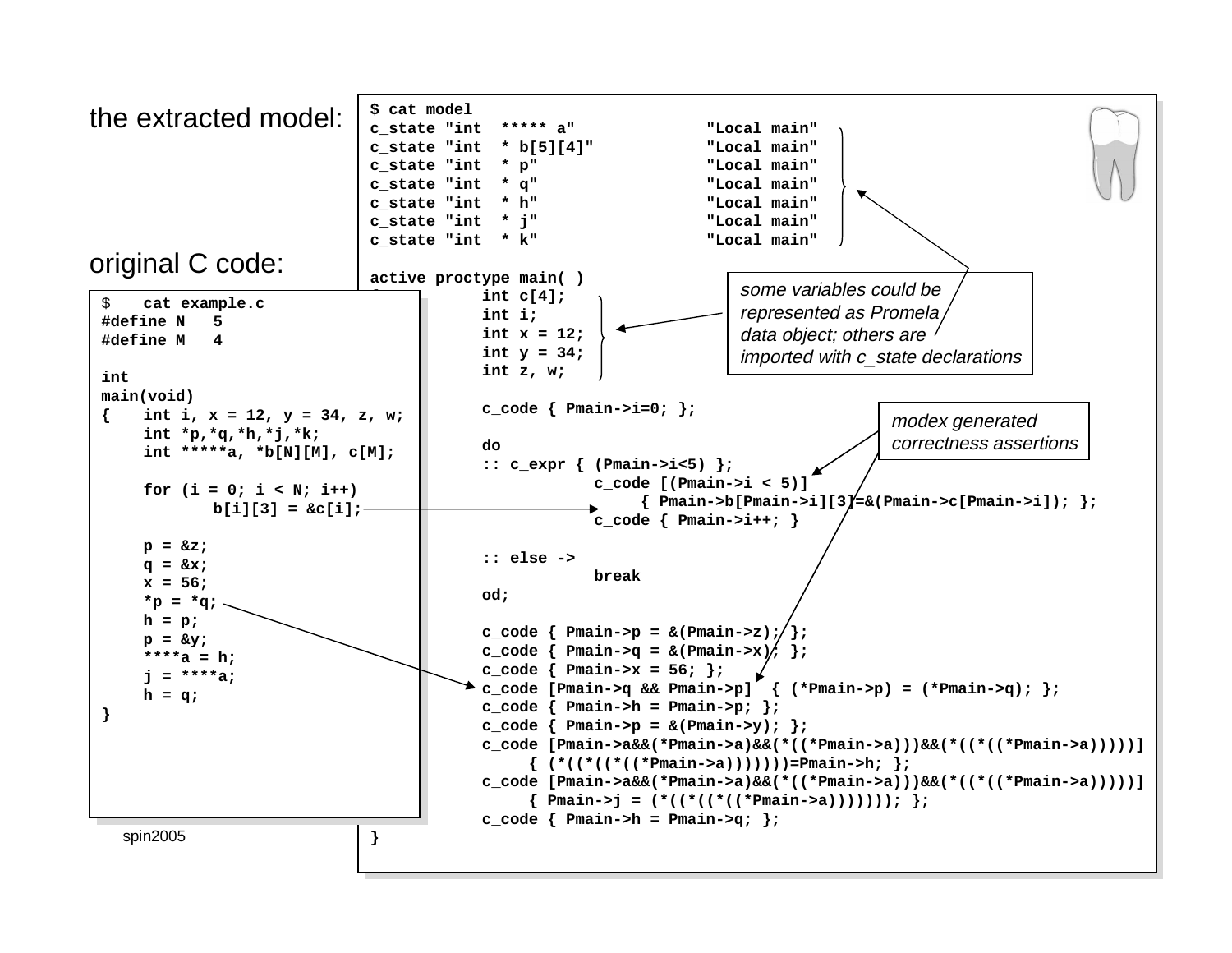# verification of the model with Spin

```
$ spin –a model
$ cc –o pan pan.c
$ ./pan
pan: (Pmain->i < 4) (at depth 15)
pan: wrote model.trail
(Spin Version 4.2.5 -- 2 April 2005)
Warning: Search not completed
       + Partial Order ReductionFull statespace search for:
       never claim - (none specified)
       assertion violations +acceptance cycles - (not selected)
        invalid end states +State-vector 160 byte, depth reached 14, errors: 1
     15 states, stored
      0 states, matched
     15 transitions (= stored+matched)
      0 atomic steps
hash conflicts: 0 (resolved)
2.622 memory usage (Mbyte)
$ ./pan –r
```
one of the generated preconditions fails

spin2005 5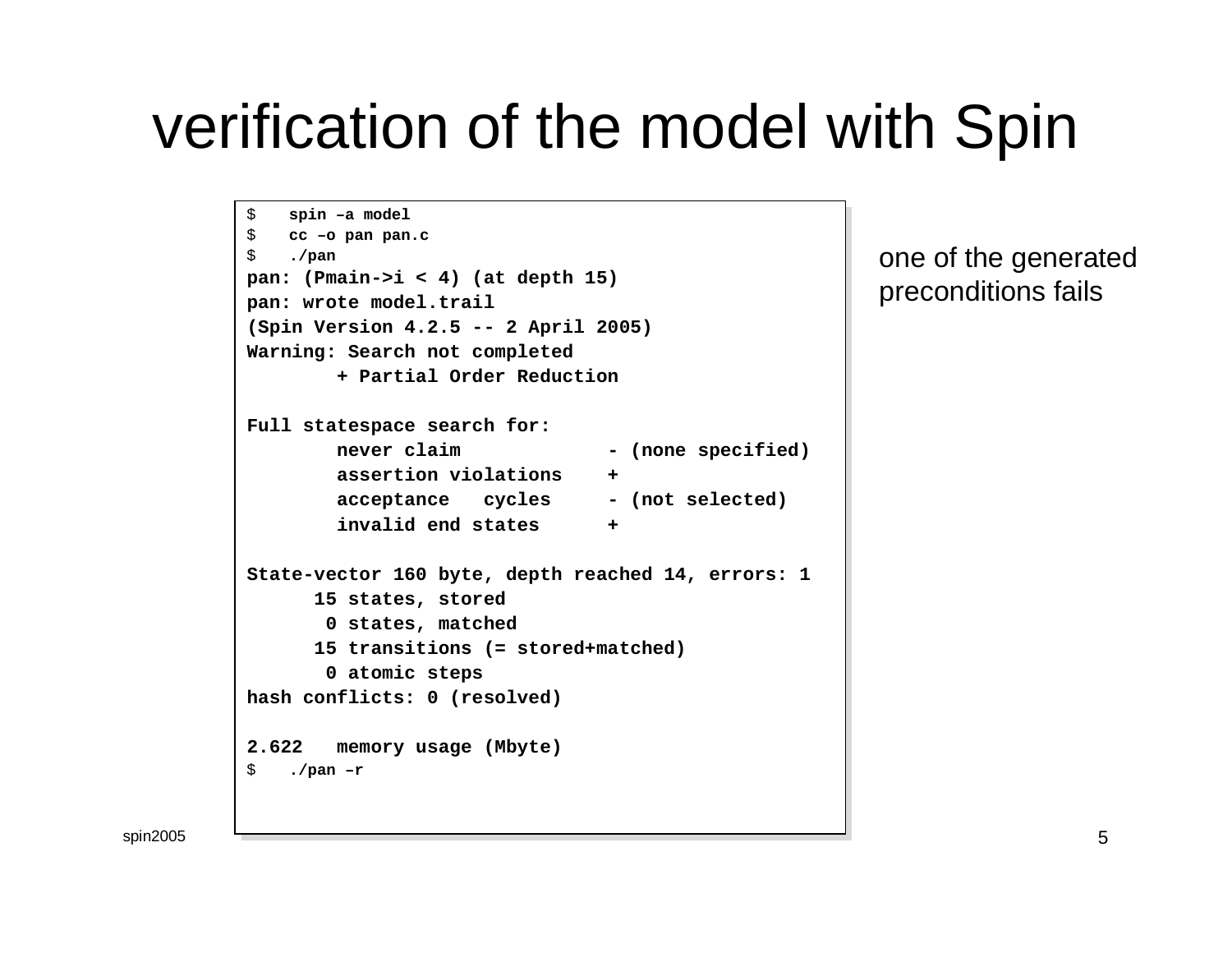## the counter-example

| the counter-example is generated by pan, not spin, because                                            |
|-------------------------------------------------------------------------------------------------------|
| we use embedded C code, which Spin cannot simulate                                                    |
| $\frac{1}{2}$ ./pan -r                                                                                |
| 1:<br>0 (main) line<br>25 "pan in" (state 1) [ Pmain->i=0; ]<br>proc                                  |
| 0 (main) line<br>2:<br>27 "pan in" (state 7) [( (Pmain->i<5) )]<br>proc                               |
| 0 (main) line<br>29 "pan_in" (state 3) [ Pmain->b[Pmain->i][3]=&(Pmain->c[Pmain->i]); ]<br>3:<br>proc |
| 0 (main) line<br>30 "pan_in" (state 4) [ Pmain->i++; ]<br>4:<br>proc                                  |
| 0 (main) line<br>27 "pan_in" (state 7) [( (Pmain->i<5) )]<br>5:<br>proc                               |
| 0 (main) line<br>29 "pan_in" (state 3) [ Pmain->b[Pmain->i][3]=&(Pmain->c[Pmain->i]); ]<br>6:<br>proc |
| 0 (main) line<br>30 "pan in" (state 4) [ Pmain->i++; ]<br>7:<br>proc                                  |
| 0 (main) line<br>27 "pan_in" (state 7) [( (Pmain->i<5) )]<br>8:<br>proc                               |
| 29 "pan_in" (state 3) [ Pmain->b[Pmain->i][3]=&(Pmain->c[Pmain->i]); ]<br>9:<br>0 (main) line<br>proc |
| 10:<br>0 (main) line<br>30 "pan in" (state 4) [ Pmain- $>i$ ++; ]<br>proc                             |
| 11:<br>0 (main) line<br>27  "pan in" (state 7) [( (Pmain->i<5) )]<br>proc                             |
| 0 (main) line 29 "pan_in" (state 3) [ Pmain->b[Pmain->i][3]=&(Pmain->c[Pmain->i]); ]<br>12:<br>proc   |
| 13:<br>0 (main) line<br>30 "pan in" (state 4) [ Pmain->i++; ]<br>proc                                 |
| 14:<br>0 (main) line 27 "pan in" (state 7) [( $(Pmain > i < 5)$ )]<br>proc                            |
| pan: precondition false: $(Pmain > i < 4)$                                                            |
| 0 (main) line 29 "pan_in" (state 3) [ Pmain->b[Pmain->i][3]=&(Pmain->c[Pmain->i]); ]<br>15:<br>proc   |
| spin: trail ends after 15 steps                                                                       |
| local vars proc 0 (main):                                                                             |
| int<br>c[0]:<br>$\mathbf 0$                                                                           |
| c[1]:<br>$\mathbf 0$<br>int                                                                           |
| $\cdots$                                                                                              |
| \$                                                                                                    |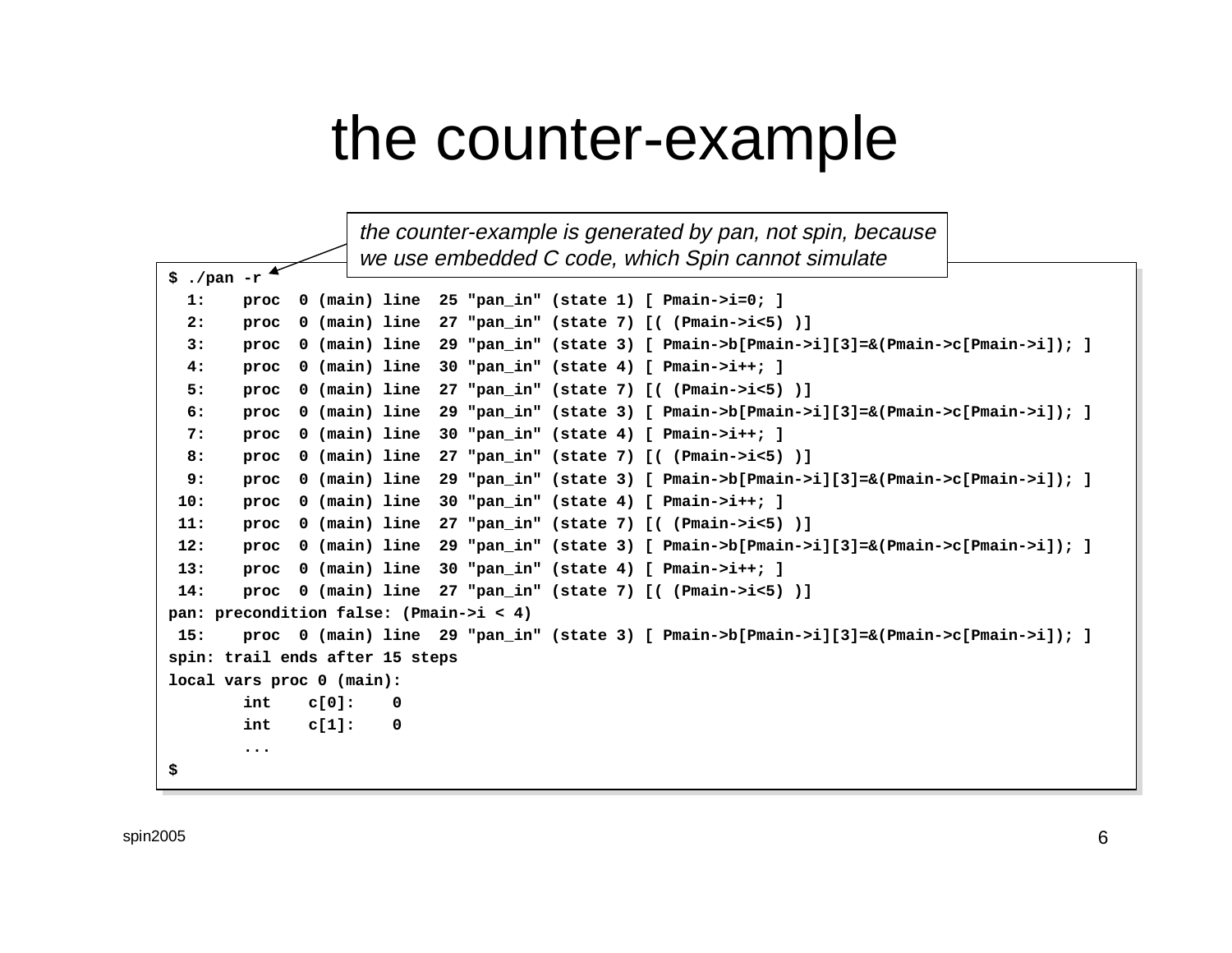## example2.c

NOTE: we did not define an example2.prx file ! the contents of example.prx matches the default settings of modex, so we can omit it too

```
spin2005 7.0 minutes and the contract of the contract of the contract of the contract of the contract of the c
$ sed 's/c\[M\]/c[N]/' example.c > example2.c # correct the array size of c[]
$ modex example2.c
$ cpp –E –P _modex_.drv > model
$ spin –a model
$ cc –o pan pan.c
$ ./pan
pan: Pmain->a && (*Pmain->a) && (*((*Pmain->a))) && (*((*((*Pmain->a))))) (at depth 24)
pan: wrote model.trail
(Spin Version 4.2.5 -- 2 April 2005)
Warning: Search not completed
        + Partial Order ReductionFull statespace search for:
        never claim - (none specified)
        assertion violations +acceptance cycles - (not selected)
        invalid end states +State-vector 164 byte, depth reached 23, errors: 1
      24 states, stored
       0 states, matched
      24 transitions (= stored+matched)
       0 atomic steps
 ...repeat verification
```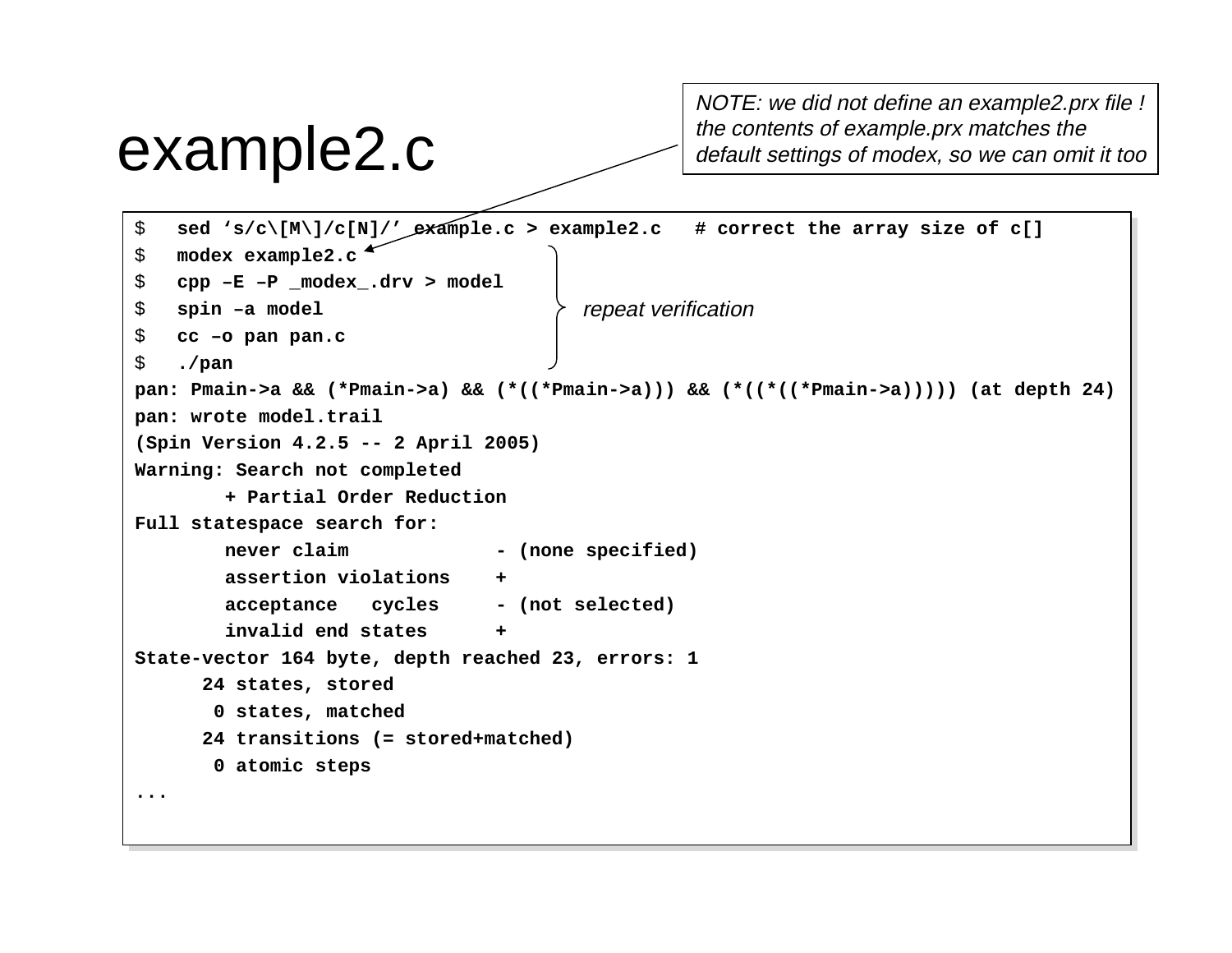### new counter-example a nil-pointer derefence error

| \$<br>./pan -r                                                                                |      |  |               |  |  |                                           |  |                                                                               |
|-----------------------------------------------------------------------------------------------|------|--|---------------|--|--|-------------------------------------------|--|-------------------------------------------------------------------------------|
| 1:                                                                                            | proc |  |               |  |  | 0 (main) line 25 "pan in" (state 1)       |  | $[$ Pmain->i=0; $]$                                                           |
| 2:                                                                                            | proc |  | 0 (main) line |  |  | $27$ "pan in" (state $7)$                 |  | $[$ ( (Pmain->i<5) )]                                                         |
| 3:                                                                                            | proc |  | 0 (main) line |  |  | $29$ "pan_in" (state 3)                   |  | $[ \text{Pmain->b}[\text{Pmain->i}][3]=\&(\text{Pmain->c}[\text{Pmain->i}]);$ |
| 4 :                                                                                           | proc |  | 0 (main) line |  |  | $30$ "pan_in" (state 4)                   |  | $[$ Pmain->i++; ]                                                             |
| 5:                                                                                            | proc |  | 0 (main) line |  |  | 27 "pan_in" (state 7)                     |  | $[$ ( $(Pmain->i<5)$ )]                                                       |
| 6:                                                                                            | proc |  | 0 (main) line |  |  | $29$ "pan in" (state 3)                   |  | $[$ Pmain->b[Pmain->i][3]=&(Pmain->c[Pmain->i]); ]                            |
| 7:                                                                                            | proc |  | 0 (main) line |  |  | $30$ "pan in" (state 4)                   |  | $[$ Pmain->i++; $]$                                                           |
| 8:                                                                                            | proc |  | 0 (main) line |  |  | $27$ "pan in" (state $7)$                 |  | $[$ ( (Pmain->i<5) )]                                                         |
| 9:                                                                                            | proc |  | 0 (main) line |  |  | 29 "pan_in" (state 3)                     |  | $[$ Pmain->b[Pmain->i][3]=&(Pmain->c[Pmain->i]); ]                            |
| 10:                                                                                           | proc |  | 0 (main) line |  |  | $30$ "pan_in" (state 4)                   |  | $[$ Pmain->i++; ]                                                             |
| 11:                                                                                           | proc |  | 0 (main) line |  |  | 27 "pan_in" (state 7)                     |  | $[$ ( $(Pmain->i<5)$ )]                                                       |
| 12:                                                                                           | proc |  | 0 (main) line |  |  | $29$ "pan in" (state 3)                   |  | $[$ Pmain->b[Pmain->i][3]=&(Pmain->c[Pmain->i]); ]                            |
| 13:                                                                                           | proc |  | 0 (main) line |  |  | $30$ "pan in" (state 4)                   |  | $[$ Pmain->i++; ]                                                             |
| 14:                                                                                           | proc |  | 0 (main) line |  |  | 27 "pan_in" (state 7)                     |  | $[$ ( $(Pmain->i<5)$ )]                                                       |
| 15:                                                                                           | proc |  | 0 (main) line |  |  | $29$ "pan_in" (state 3)                   |  | $[$ Pmain->b[Pmain->i][3]=&(Pmain->c[Pmain->i]); ]                            |
| 16:                                                                                           | proc |  | 0 (main) line |  |  | $30$ "pan_in" (state 4)                   |  | $[$ Pmain->i++; $]$                                                           |
| 17:                                                                                           | proc |  | 0 (main) line |  |  | 27 "pan_in" (state 7)                     |  | [else]                                                                        |
| 18:                                                                                           | proc |  | 0 (main) line |  |  | $34$ "pan in" (state $10$ )               |  | $[$ Pmain->p=& (Pmain->z); ]                                                  |
| 19:                                                                                           | proc |  | 0 (main) line |  |  | $35$ "pan in" (state 11)                  |  | $[$ Pmain->q=& (Pmain->x); ]                                                  |
| 20:                                                                                           | proc |  | 0 (main) line |  |  | 36 "pan_in" (state 12)                    |  | $[$ Pmain->x=56; $]$                                                          |
| 21:                                                                                           | proc |  | 0 (main) line |  |  | 37 "pan in" (state 13)                    |  | $[$ (*Pmain->p)=(*Pmain->q); ]                                                |
| 22:                                                                                           | proc |  | 0 (main) line |  |  | 38 "pan in" (state 14)                    |  | [ Pmain->h=Pmain->p; ]                                                        |
| 23:                                                                                           | proc |  | 0 (main) line |  |  | 39 "pan in" (state 15)                    |  | [ $Pmain->p=\&(Pmain->y);$ ]                                                  |
| pan: precondition false: Pmain->a && (*Pmain->a) && (*((*Pmain->a))) && (*((*((*Pmain->a))))) |      |  |               |  |  |                                           |  |                                                                               |
| 24:                                                                                           |      |  |               |  |  | proc 0 (main) line 40 "pan_in" (state 16) |  | $[$ (*((*((*((*Pmain->a)))))))=Pmain->h; ]                                    |
| spin: trail ends after 24 steps                                                               |      |  |               |  |  |                                           |  |                                                                               |

spin2005 8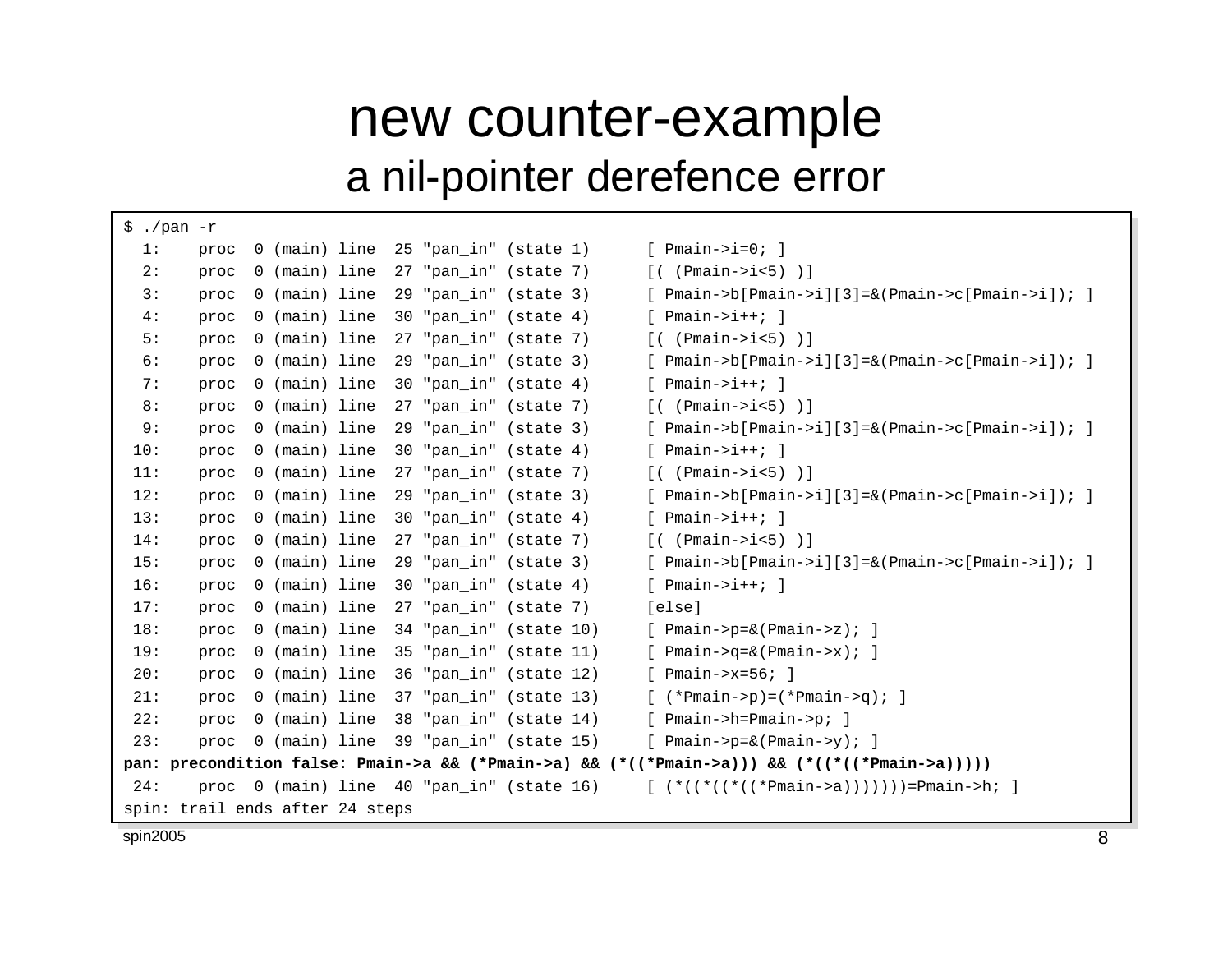## an example with concurrency

```
spinalous and the contract of the contract of the contract of the contract of the contract of the contract of the contract of the contract of the contract of the contract of the contract of the contract of the contract of 
 int main(void)
 { thread_t thread_id, main_id;
         main id = thr self();
          thr_setconcurrency(2);
          thr create(NULL, 0, thread sub, (void *)main id, THR SUSPENDED, &thread id);
          while(1) {
                   printf("MAIN: continuing subroutine thread\n"); fflush(stdout);
                   thr_continue(thread_id);
                   printf("MAIN: suspending self\n"); fflush(stdout);
                   thr_suspend(main_id);
          }
          return(0);
 }
void *thread_sub(void *arg)
 { thread_t thread_id;
          thread_t main_id = (thread_t) arg;
          thread id = thr self();
          while(1) {
                   printf("THREAD: continuing main thread\n"); fflush(stdout);
                   thr_continue(main_id);
                   printf("THREAD: suspending self\n"); fflush(stdout);
                   thr_suspend(thread_id);
          }
          return((void *)0);
 }
                                                                      can this code deadlock?
                                                http://www.cs.cf.ac.uk/Dave/EXAMPLES/sw_race.c
```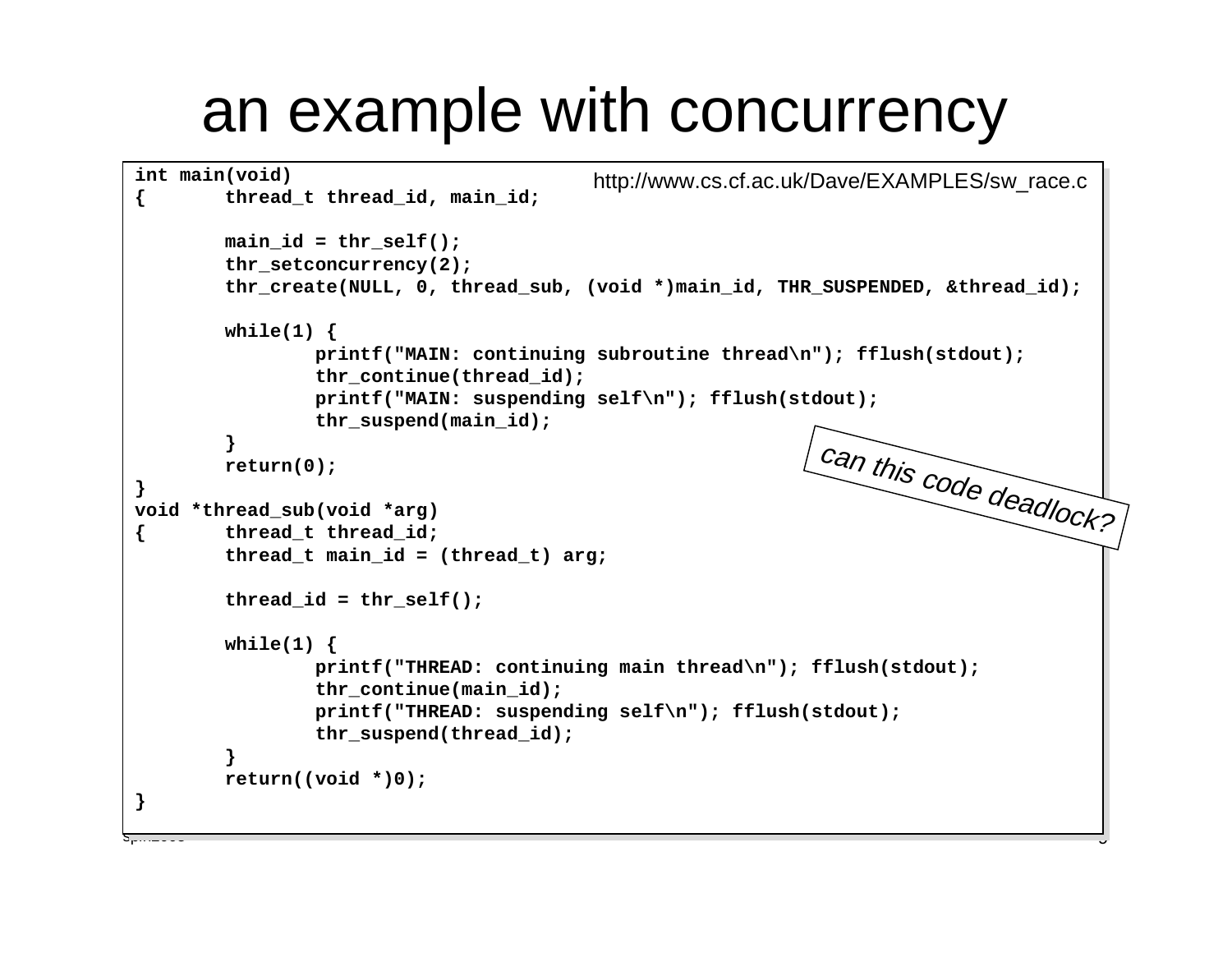```
yes
```


**...**

**...**

**...**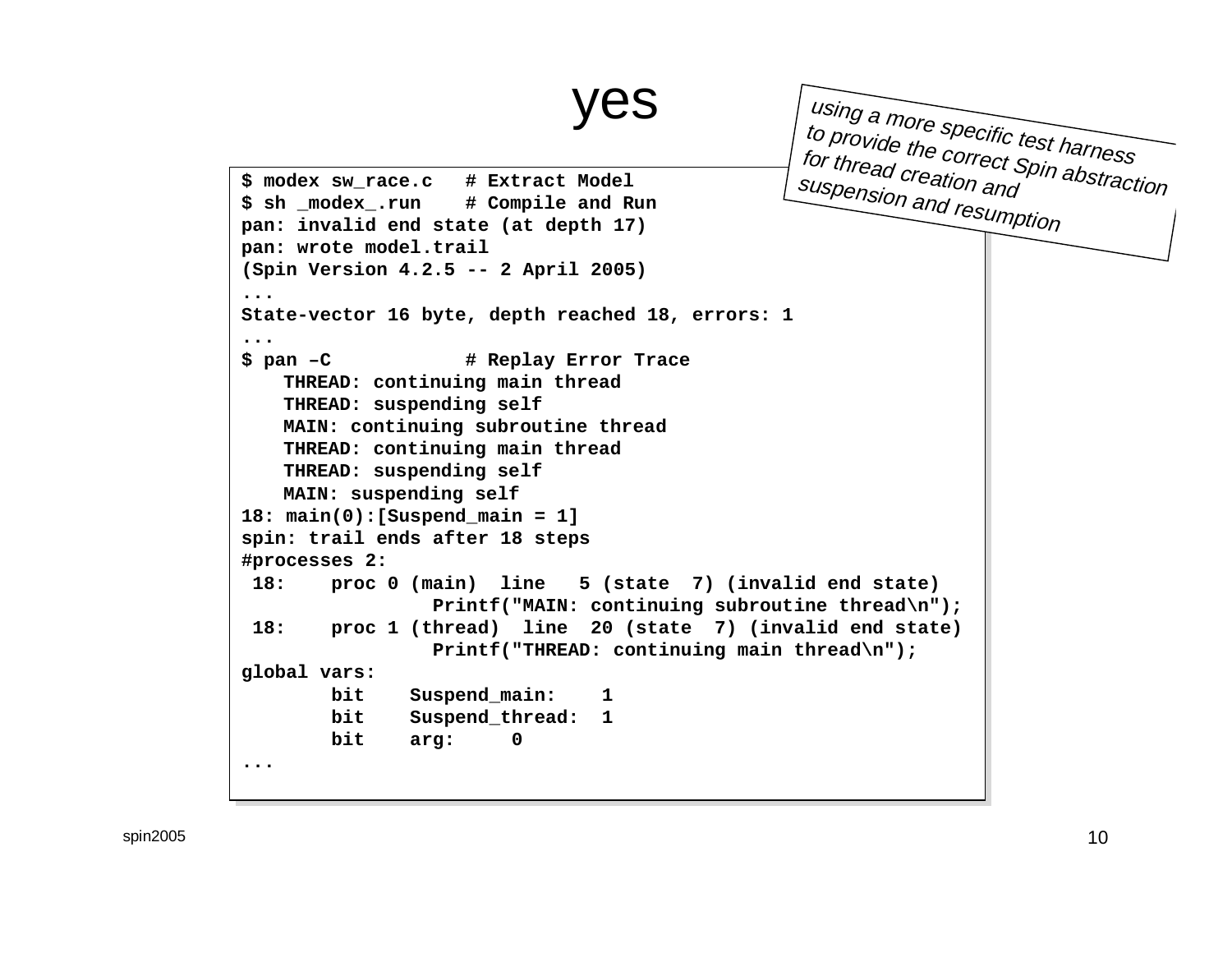# test harness definition for sw\_race

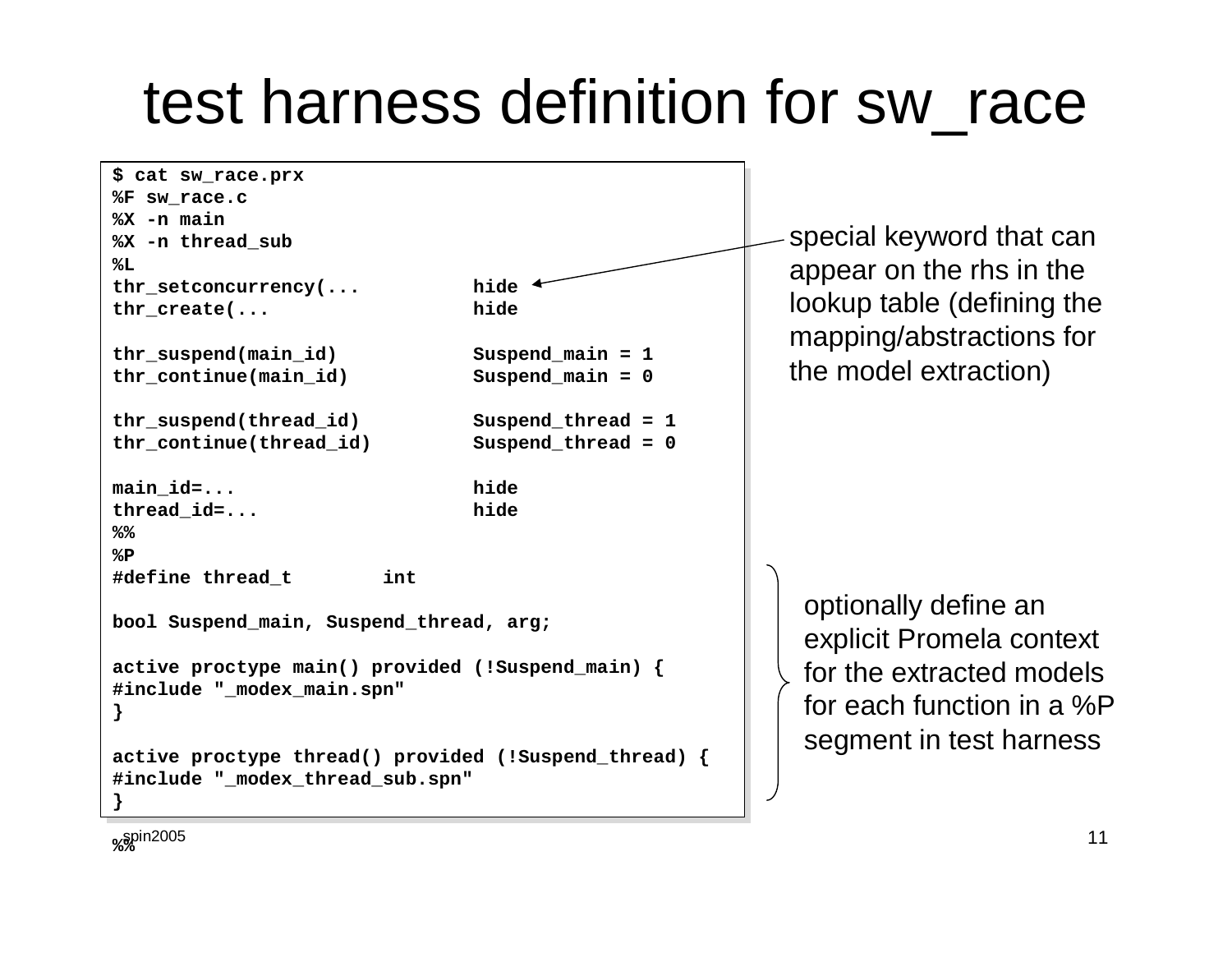#### special keywords that can appear on the rhs in a modex lookup table definition

| Keyword     | Meaning                                                    |
|-------------|------------------------------------------------------------|
| comment     | Includes the statement as a comment in the model           |
| <b>hide</b> | Omits the statement from the test model.                   |
| skip        | Like hide, but replaces statement with a null-step.        |
| keep        | Copies the statement without syntax conversions.           |
| print       | Includes the statement text in a print statement.          |
| warn        | Issues a warning if the left-hand side is encoun-<br>tered |
| true.       | define an expression to always evaluate to true.           |
| false       | define an expression to always evaluate to false.          |
| C code      | Encapsulates the statement as is inside the model.         |
| $C$ expr    | Encapsulates and treats as an expression.                  |

examples:

| $print($      | keep |
|---------------|------|
| $exit(\ldots$ | warn |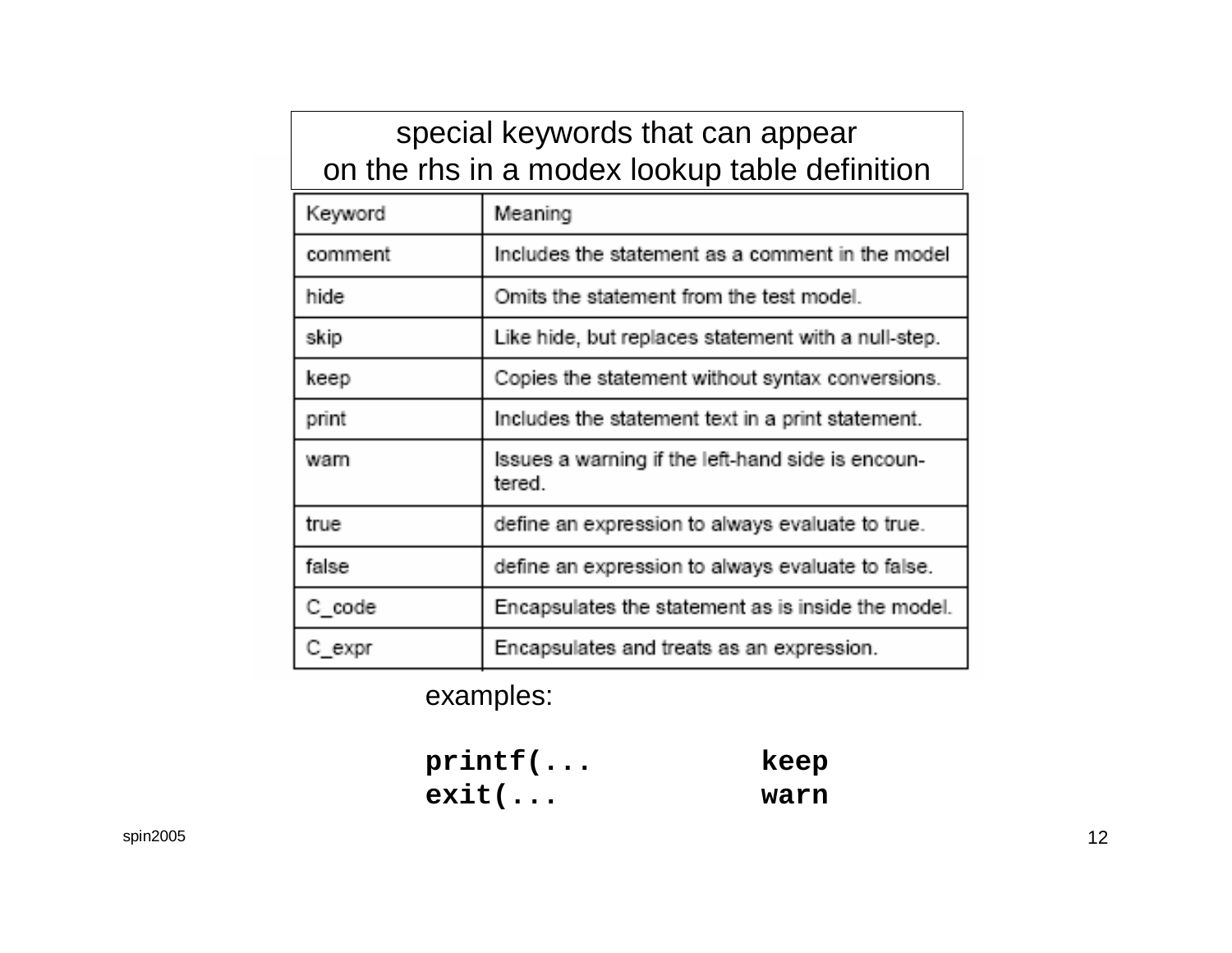|                 | list of the 10 possible<br>test harness commands |                                                                                                              |  |  |  |  |  |
|-----------------|--------------------------------------------------|--------------------------------------------------------------------------------------------------------------|--|--|--|--|--|
| Symbol          | Single- or<br>Multi-Line                         | Meaning                                                                                                      |  |  |  |  |  |
| $\% \mathbb{F}$ | single                                           | Set target filename for ANSI C-source.                                                                       |  |  |  |  |  |
| %X              | single                                           | Defines C source procedures to be extracted.                                                                 |  |  |  |  |  |
| %G              | multi                                            | Sets parameters used by the FeaVer GUI,<br>feaver qui.                                                       |  |  |  |  |  |
| %L.             | multi                                            | Defines a filter (i.e., mapping table) to be used in<br>model extractions via one or more %X commands.       |  |  |  |  |  |
| %H              | single/<br>multi                                 | Defines optional header information for generated<br>code .                                                  |  |  |  |  |  |
| %D              | single/<br>multi                                 | Declares C data types used in the generated code.                                                            |  |  |  |  |  |
| %C              | single/<br>multi                                 | Defines C data declarations used in the generated<br>code .                                                  |  |  |  |  |  |
| $\%$ P          | single/<br>multi                                 | Defines process infrastructure in Spin modeling lan-<br>quage.                                               |  |  |  |  |  |
| $\%$ O          | single                                           | Defines extra directives and linked external C-files<br>for final compilation of the generated model checker |  |  |  |  |  |
| %Q              | single                                           | Defines extra directives for preprocessing source<br>files from which models are to be extracted.            |  |  |  |  |  |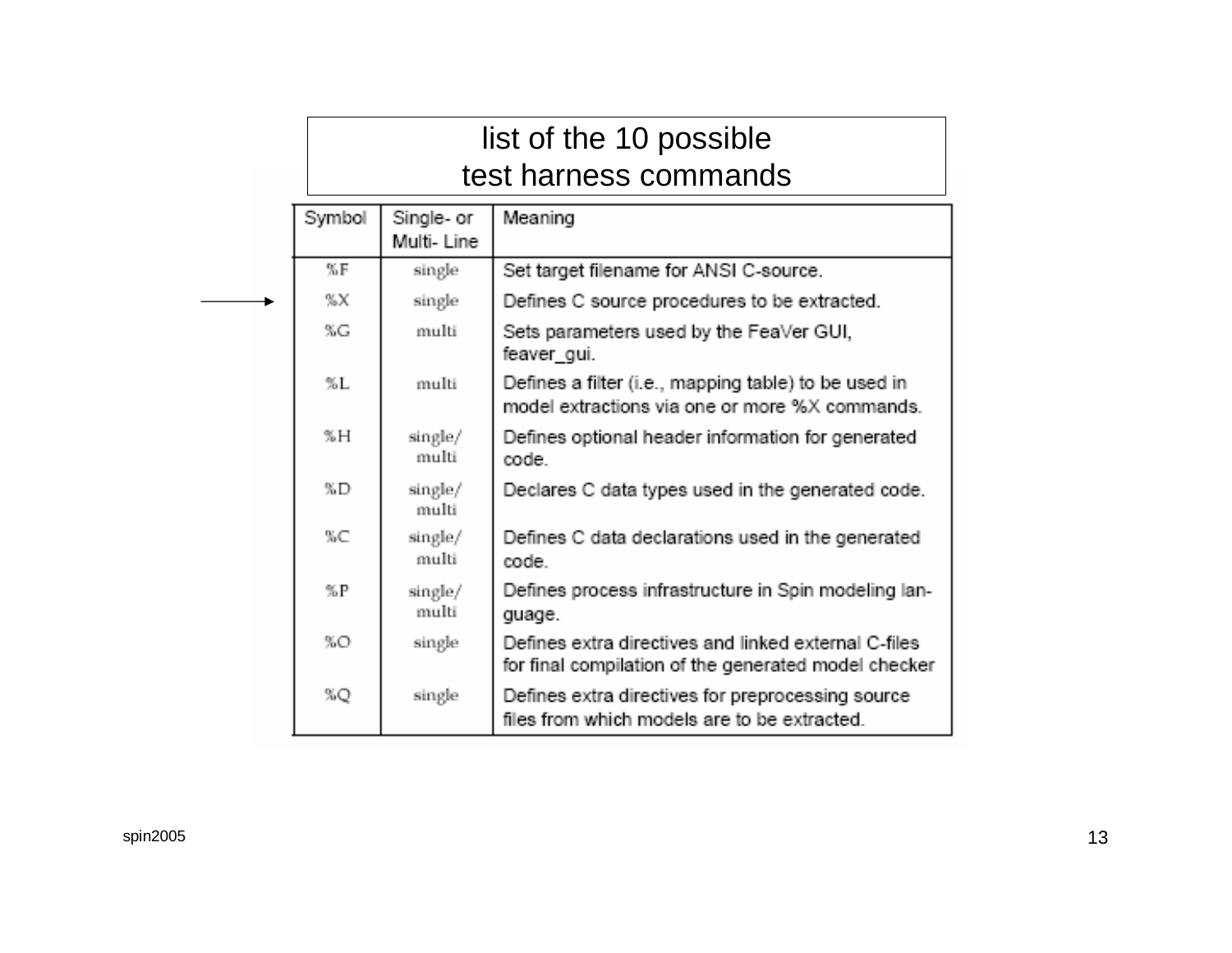#### valid parameters to an %X command

| Parameter       | Meaning                                                                                                     |
|-----------------|-------------------------------------------------------------------------------------------------------------|
| $-10^{\circ}$   | Extract all procedures from the target C-source file.                                                       |
| -a pname        | Extract procedure pname as an active proctype.                                                              |
| -i pname        | Extract procedure pname as an inline definition.                                                            |
| -p pname        | Extract procedure pname as a passive proctype.                                                              |
| -e pname        | Extract procedure as an extended active proctype (instru-<br>mented to support a procedure call mechanism). |
| -E pname        | Extract procedure as an extended passive proctype.                                                          |
| -n pname        | Extract procedure pname without proctype encapsulation.                                                     |
| -L map-<br>name | Define a map to be used in subsequent model extractions.                                                    |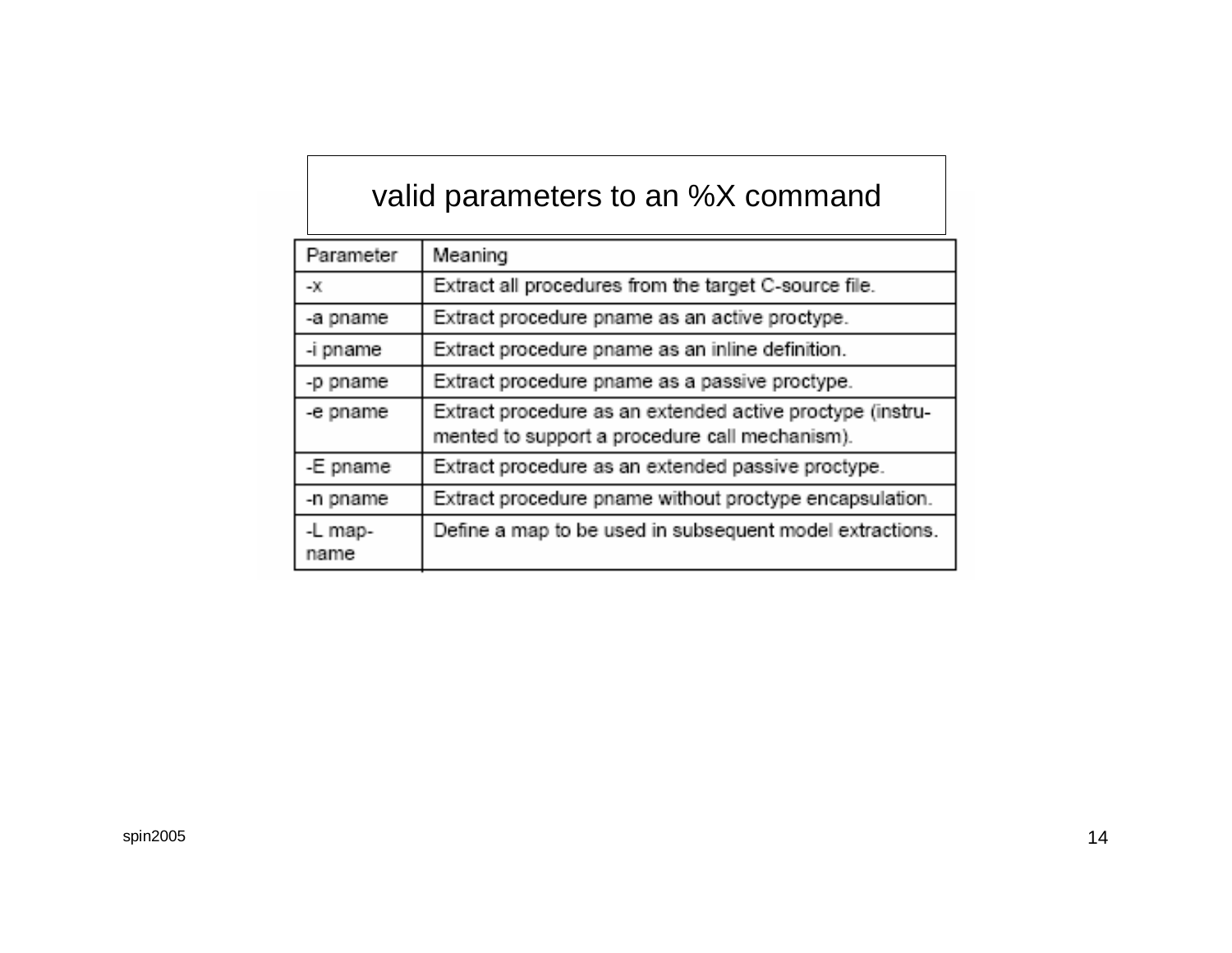# the main steps in the model extraction process

- • lexical analysis & parsing
	- –produce control flow graph
- complexity control:
	- –slicing
	- abstraction
	- restriction etc.
- • model generation
	- –interprets the cfg
	- –applies the controls
	- – converts into a Spin automata model

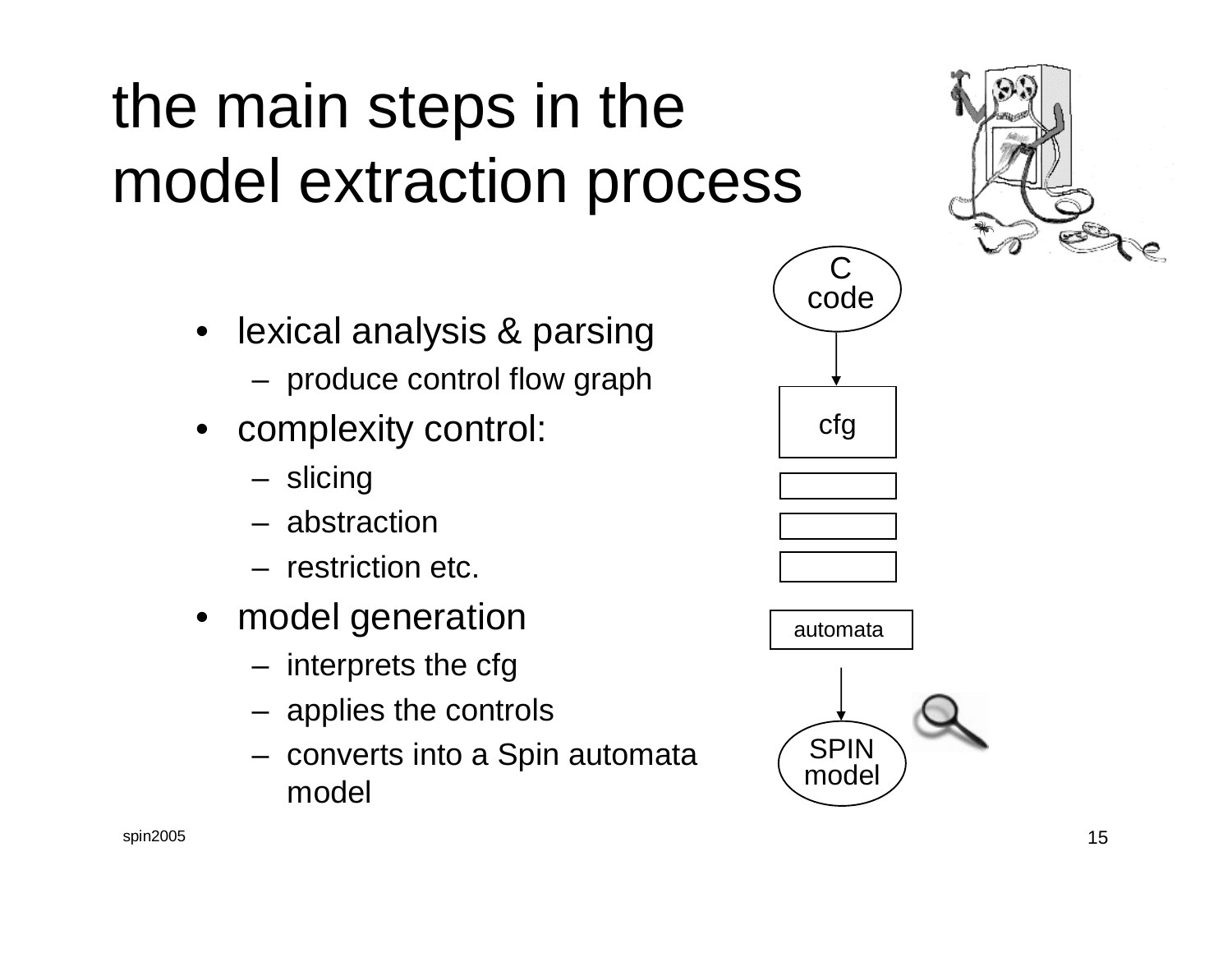## model extraction...

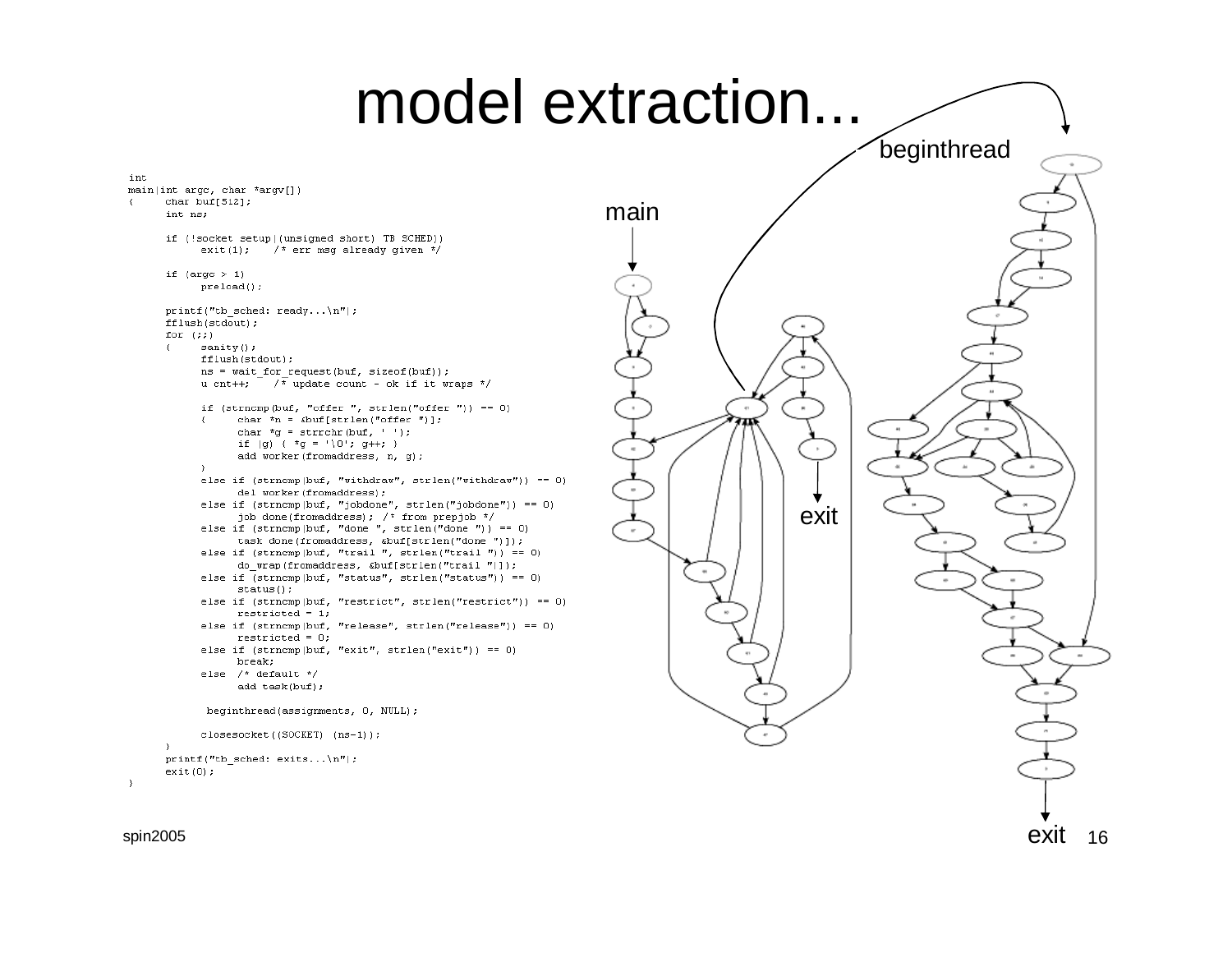### extensions in Spin v4 that make this possible

(implemented Sep. 2000, added to distribution Jan. 2003)

five new Promela primitives:

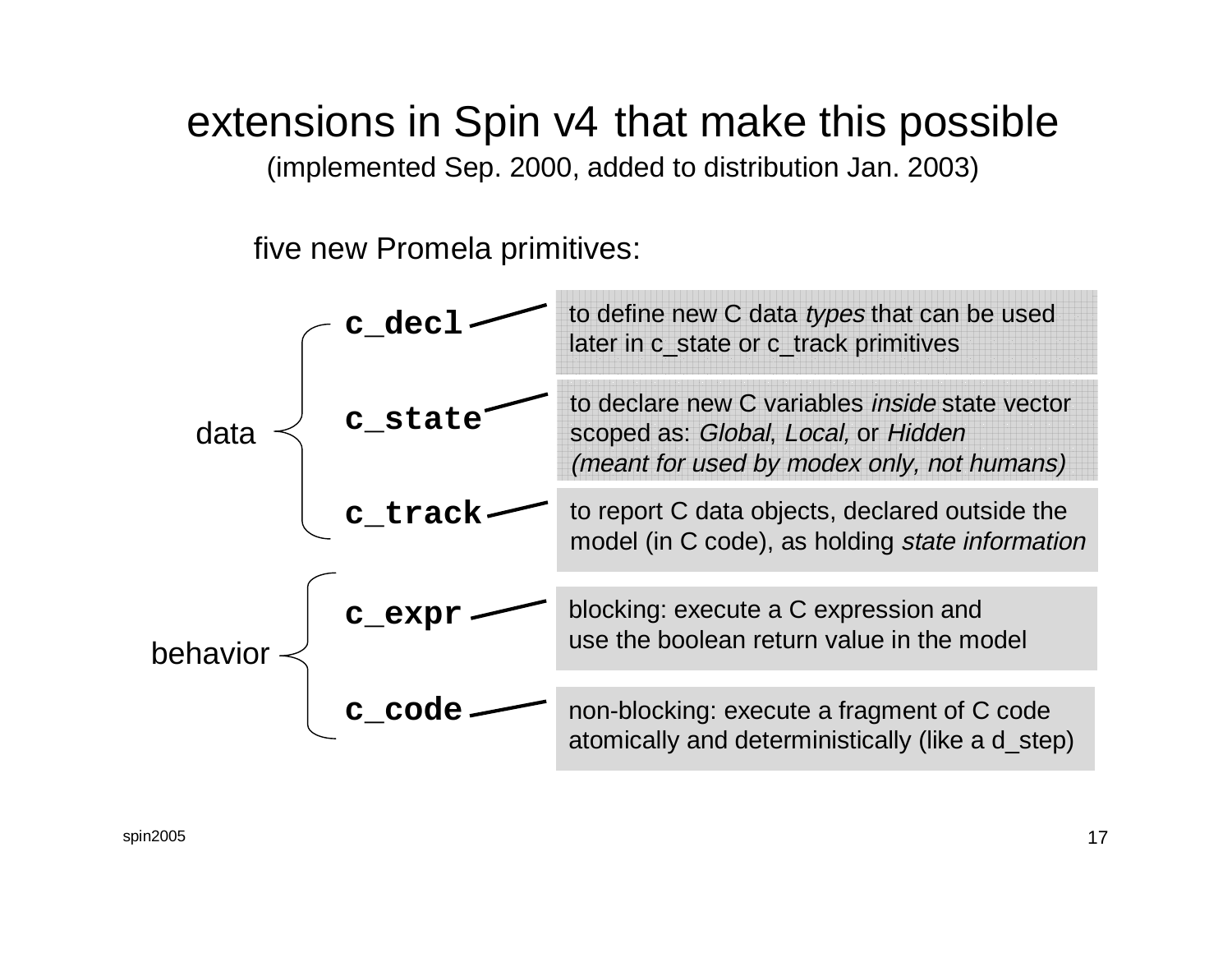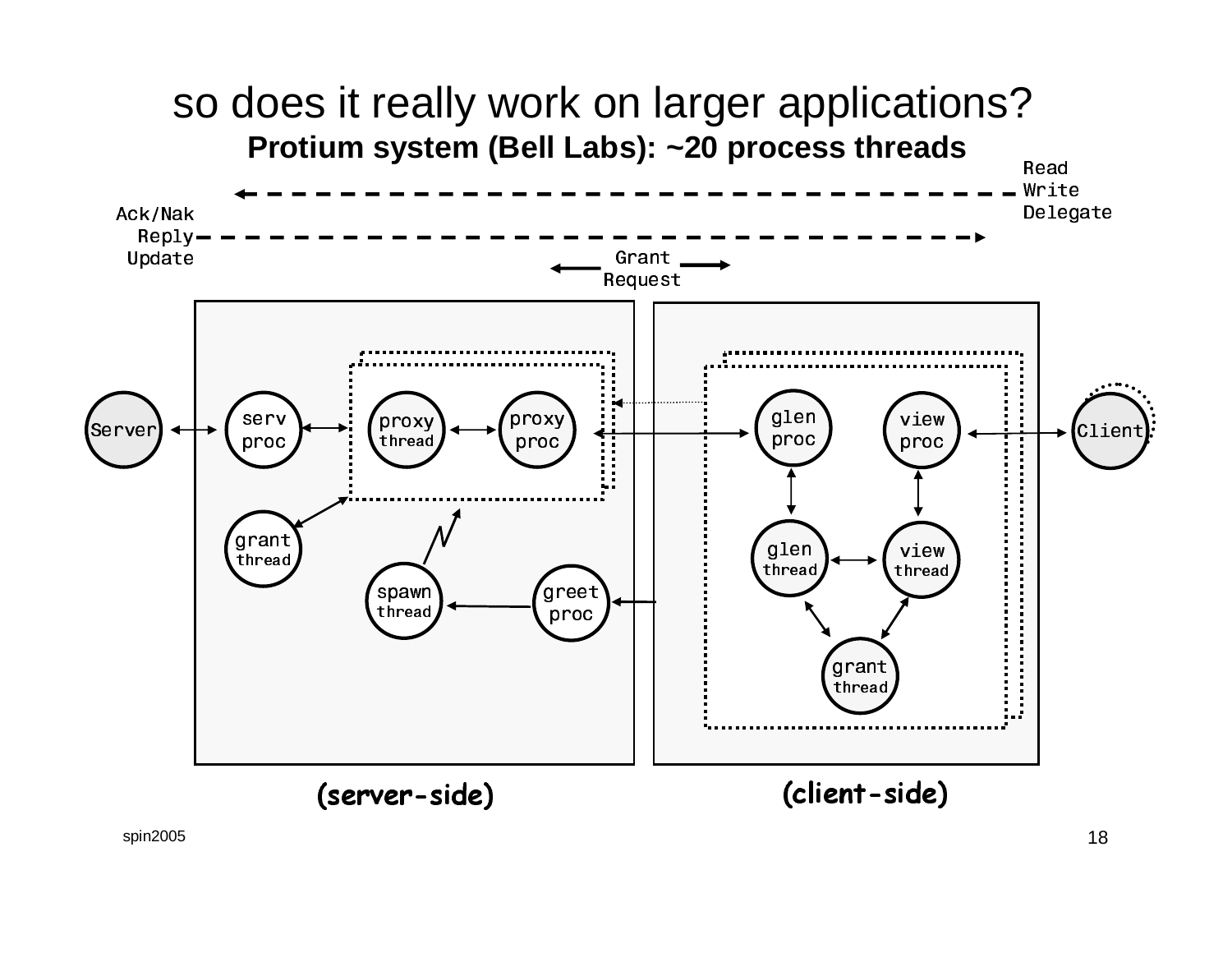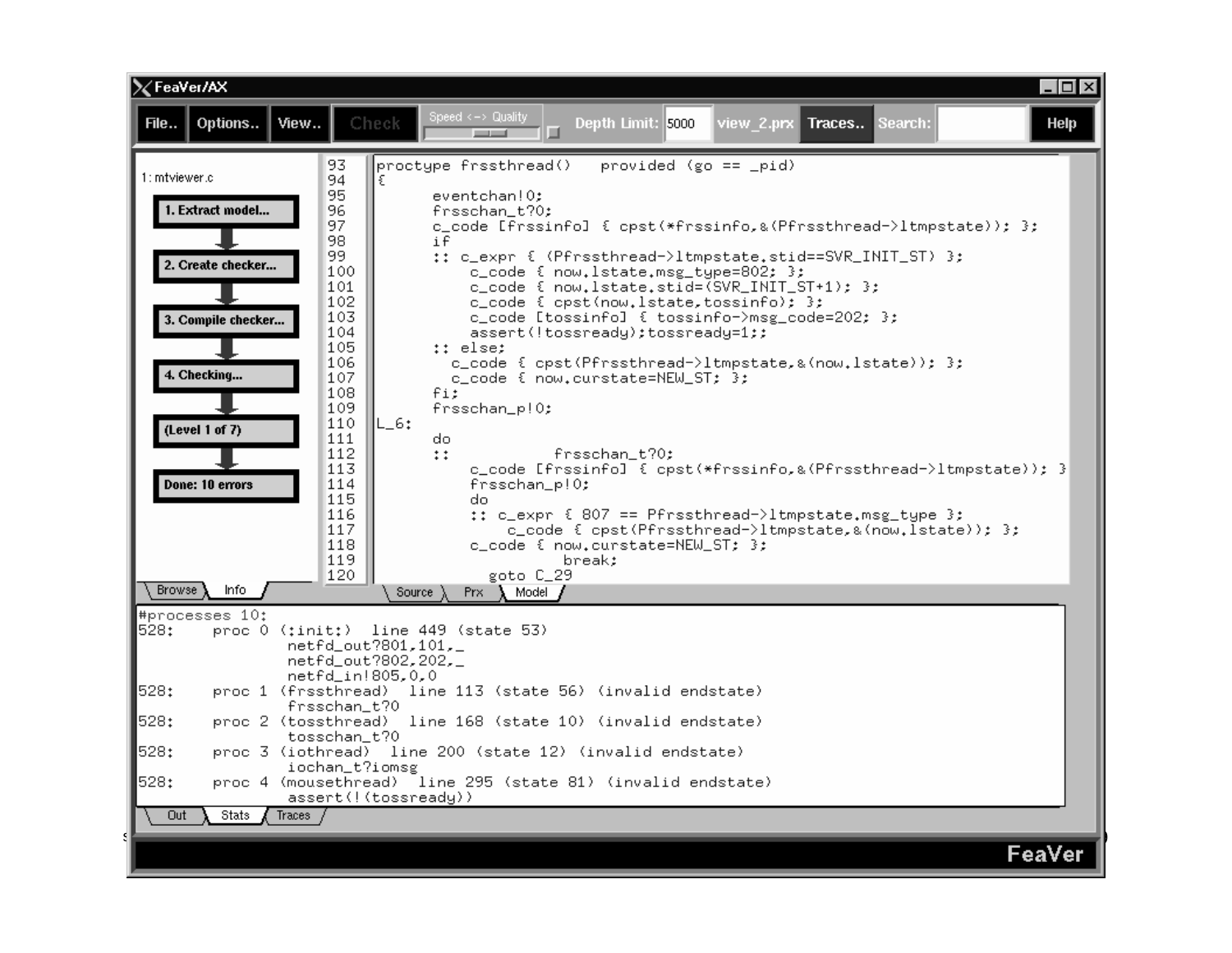### **FeaVer Test Harness**

| XFeaVer/AX                                                                                                                                                                                                                                                                                                                                                                                                                                                                                                                                                                                                                                                       | $\Box$      |
|------------------------------------------------------------------------------------------------------------------------------------------------------------------------------------------------------------------------------------------------------------------------------------------------------------------------------------------------------------------------------------------------------------------------------------------------------------------------------------------------------------------------------------------------------------------------------------------------------------------------------------------------------------------|-------------|
| Speed <-> Quality<br>Options<br>View<br>Check<br>Depth Limit: 5000<br>view_2.prx<br>Search:<br>File<br>$= -1$<br>ш                                                                                                                                                                                                                                                                                                                                                                                                                                                                                                                                               | <b>Help</b> |
| Ł<br>$\begin{array}{c} 1 \\ 2 \\ 3 \end{array}$<br>XF mtviewer.c<br> %X -L _modex_.lut<br>/n/popp/v6/gerard/Port/Glenda/<br>XX -L tossproc.lut<br>-n tossproc<br>-view_0.pr×<br>$\overline{4}$<br> %X −L tossthread.lut<br>-n tossthread<br>-view_1.prx<br>5<br>6<br>XX -L ioproc.lut<br>-n ioproc<br>-view_2.pr×<br>XX -L iothread.lut<br>-n iothread<br>7<br> %X −L mouseproc.lut<br>-n mouseproc<br>8<br>XX -L mousethread.lut -n mousethread<br>9<br>XX -L frssproc.lut<br>-n frssproc<br>10<br>%X -L frssthread.lut<br>-n frssthread<br>11<br>12<br>∥%GUI<br>$\overline{13}$<br>np_loops: 0<br>14<br>maxdepth: 5000<br>15<br>notfixed: 0<br>16<br>1%%<br>17 |             |
| 18<br>∥%L<br>19<br>Insert<br>Global<br>V_State<br>ini_frss<br>20<br>Insert<br>V_State<br>Global<br>ini_toss<br>21<br>NonState<br>V_State<br>*tossinfo<br>$\frac{22}{23}$<br> NonState<br>V_State<br>*frssinfo                                                                                                                                                                                                                                                                                                                                                                                                                                                    |             |
| $\overline{24}$<br>Global<br>Import curstate<br>25<br>Global<br>Import<br>lstate<br>26<br>Import<br>tossthread<br>waiting<br>27<br>Import<br>ltmpstate<br>frssthread<br>28<br>Import<br>iomsg<br>ioproc                                                                                                                                                                                                                                                                                                                                                                                                                                                          |             |
| Info<br>Browse<br>$PrX = \bigwedge$ Model /<br>Source \                                                                                                                                                                                                                                                                                                                                                                                                                                                                                                                                                                                                          |             |
|                                                                                                                                                                                                                                                                                                                                                                                                                                                                                                                                                                                                                                                                  |             |
|                                                                                                                                                                                                                                                                                                                                                                                                                                                                                                                                                                                                                                                                  |             |
|                                                                                                                                                                                                                                                                                                                                                                                                                                                                                                                                                                                                                                                                  |             |
|                                                                                                                                                                                                                                                                                                                                                                                                                                                                                                                                                                                                                                                                  |             |
| <b>Stats</b><br>Out<br>Traces                                                                                                                                                                                                                                                                                                                                                                                                                                                                                                                                                                                                                                    |             |
|                                                                                                                                                                                                                                                                                                                                                                                                                                                                                                                                                                                                                                                                  | FeaVer      |

20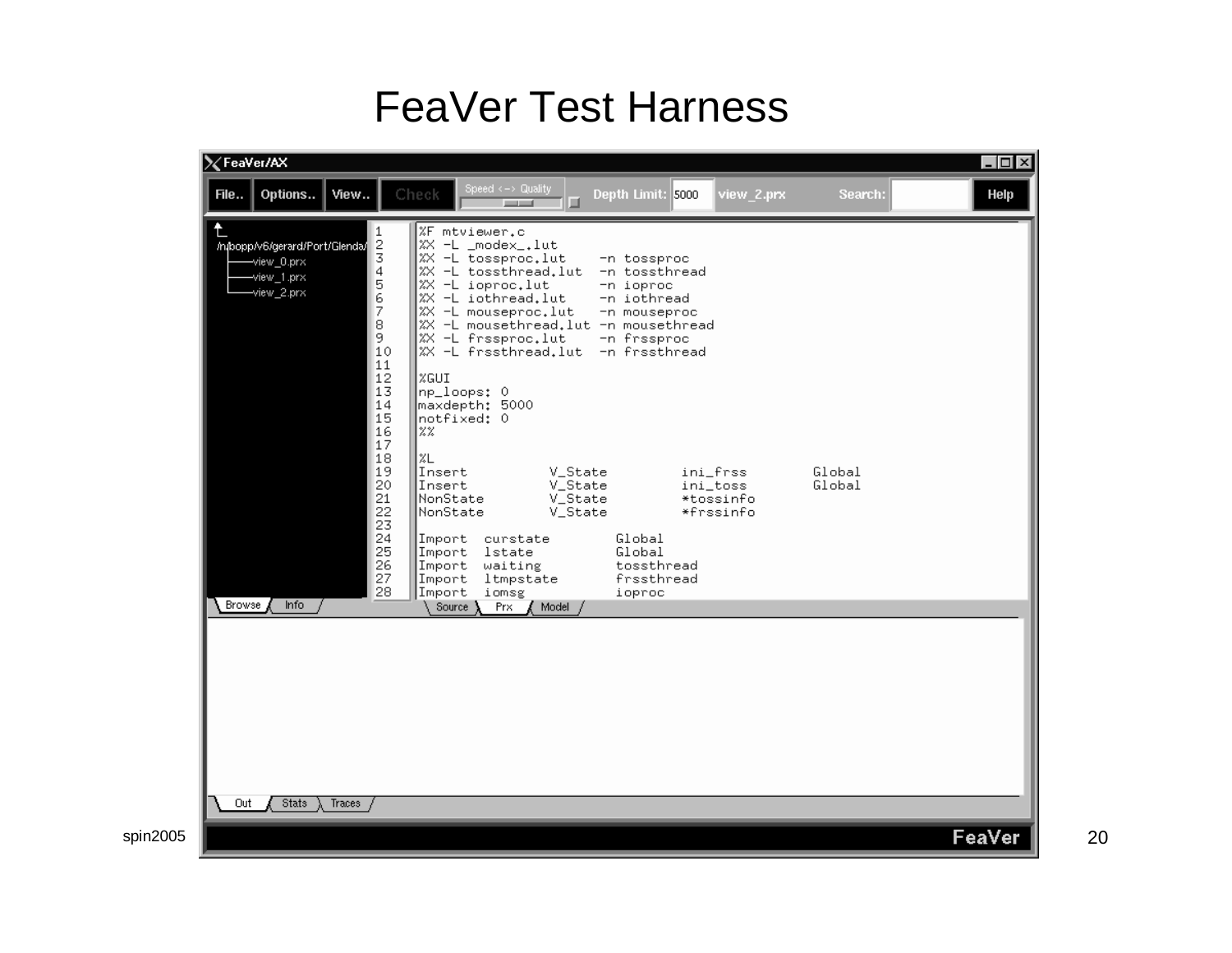|                |                                       | $\boldsymbol{\times}$ pan: error: assertion violated !(tossready) (at depth 528) |                                         |          |             |                    |              |                     |           | $\Box$ |
|----------------|---------------------------------------|----------------------------------------------------------------------------------|-----------------------------------------|----------|-------------|--------------------|--------------|---------------------|-----------|--------|
|                | tirit:                                | frssthread                                                                       | tosstriread                             | iothread | mousethread | frssproc           | tossproc     | ioproc<br>mouseproc | scheduler |        |
|                |                                       |                                                                                  |                                         |          |             |                    |              |                     |           |        |
|                | c_cople83                             |                                                                                  |                                         |          |             |                    |              |                     |           |        |
| 2              | (run frssthread())<br>eventopan?0     | event¢han!0                                                                      |                                         |          |             |                    |              |                     |           |        |
| 3              |                                       |                                                                                  |                                         |          |             |                    |              |                     |           |        |
| 4<br>5         | (run tossthread())<br>eventohan?0     |                                                                                  | event¢han!0                             |          |             |                    |              |                     |           |        |
| 6              |                                       |                                                                                  | now.lstate.stid SVR_INIT_ST;            |          |             |                    |              |                     |           |        |
| $\overline{7}$ |                                       |                                                                                  | now.lstate.m\$g_type=801;               |          |             |                    |              |                     |           |        |
| 8              |                                       |                                                                                  | now.lstate.msg_code=101;                |          |             |                    |              |                     |           |        |
| 9              |                                       |                                                                                  | cpst(now.lstate,tossinfo);              |          |             |                    |              |                     |           |        |
| 10             |                                       |                                                                                  | tossinfo->msg_code=101;<br>tosschan_p!0 |          |             |                    | tosschan_p?0 |                     |           |        |
| 11<br>12       |                                       |                                                                                  | Ptossthread -> waiting=1;               |          |             |                    |              |                     |           |        |
| 13             |                                       |                                                                                  | Ptossthread->waiting                    |          |             |                    |              |                     |           |        |
|                |                                       |                                                                                  |                                         |          |             |                    |              |                     |           |        |
| 15             | (run iothread())<br>eventohan?0       |                                                                                  | event than!0                            |          |             |                    |              |                     |           |        |
| 16             |                                       |                                                                                  |                                         |          |             |                    |              |                     |           |        |
| 17             |                                       |                                                                                  | (!now.idreapen)                         |          |             |                    |              |                     |           |        |
| 18<br>19       |                                       |                                                                                  | iochan_pliomsg                          |          |             |                    |              | iochan_p?iomsg      |           |        |
| 20             |                                       |                                                                                  | now.iordgpen=1;                         |          |             |                    |              |                     |           |        |
| 21             |                                       |                                                                                  | elβe                                    |          |             |                    |              |                     |           |        |
|                |                                       |                                                                                  |                                         |          |             |                    |              |                     |           |        |
|                | 23 (run mousethread())<br>eventopan?0 |                                                                                  |                                         |          | event¢han!0 |                    |              |                     |           |        |
| 24             |                                       |                                                                                  |                                         |          |             |                    |              |                     |           |        |
| 25             | (run frstproc())<br>eventopan?0       |                                                                                  |                                         |          |             | event¢han!0        |              |                     |           |        |
|                |                                       |                                                                                  |                                         |          |             |                    |              |                     |           | ≻l     |
|                |                                       |                                                                                  |                                         | Close    |             | Save in error0.txt |              |                     |           |        |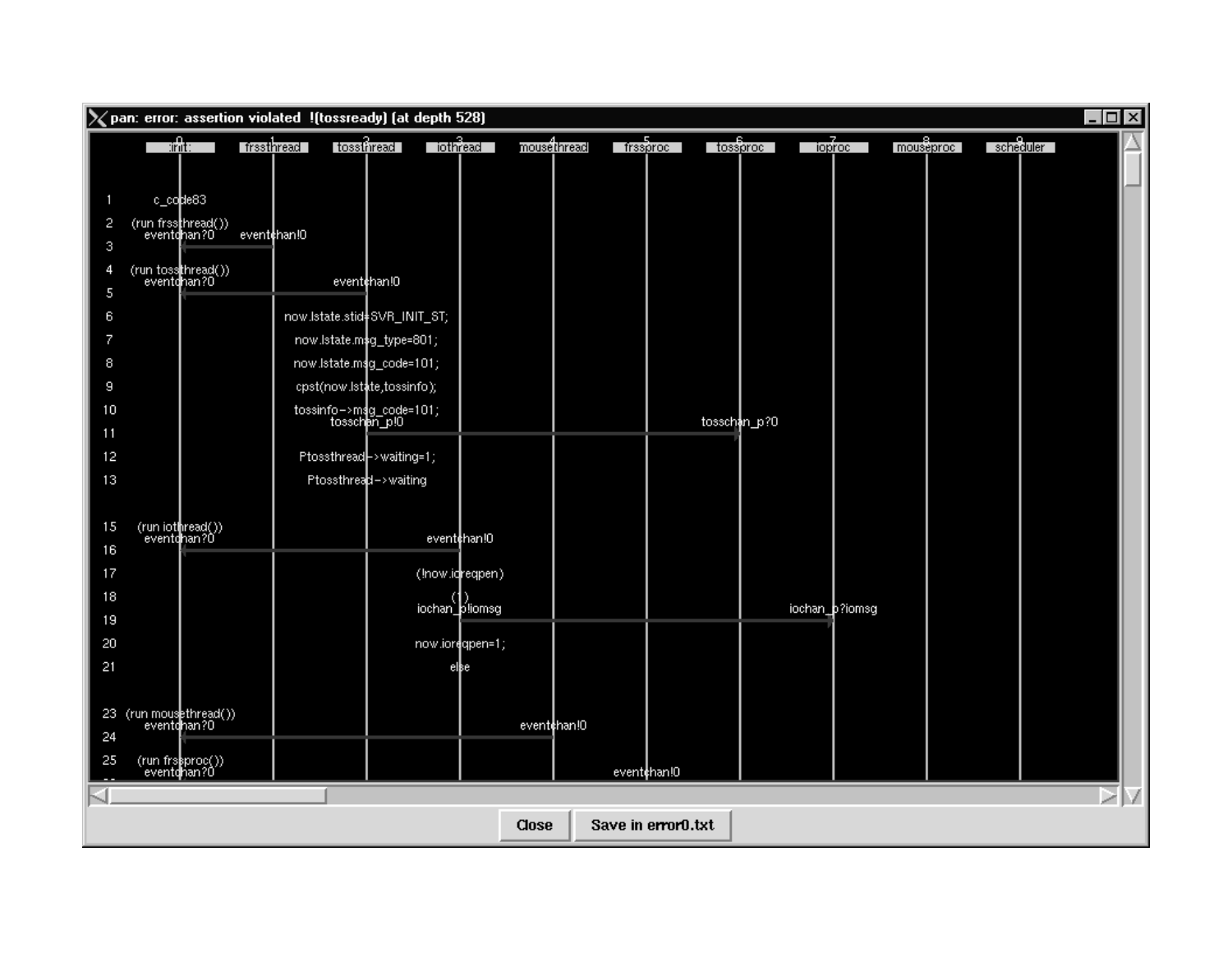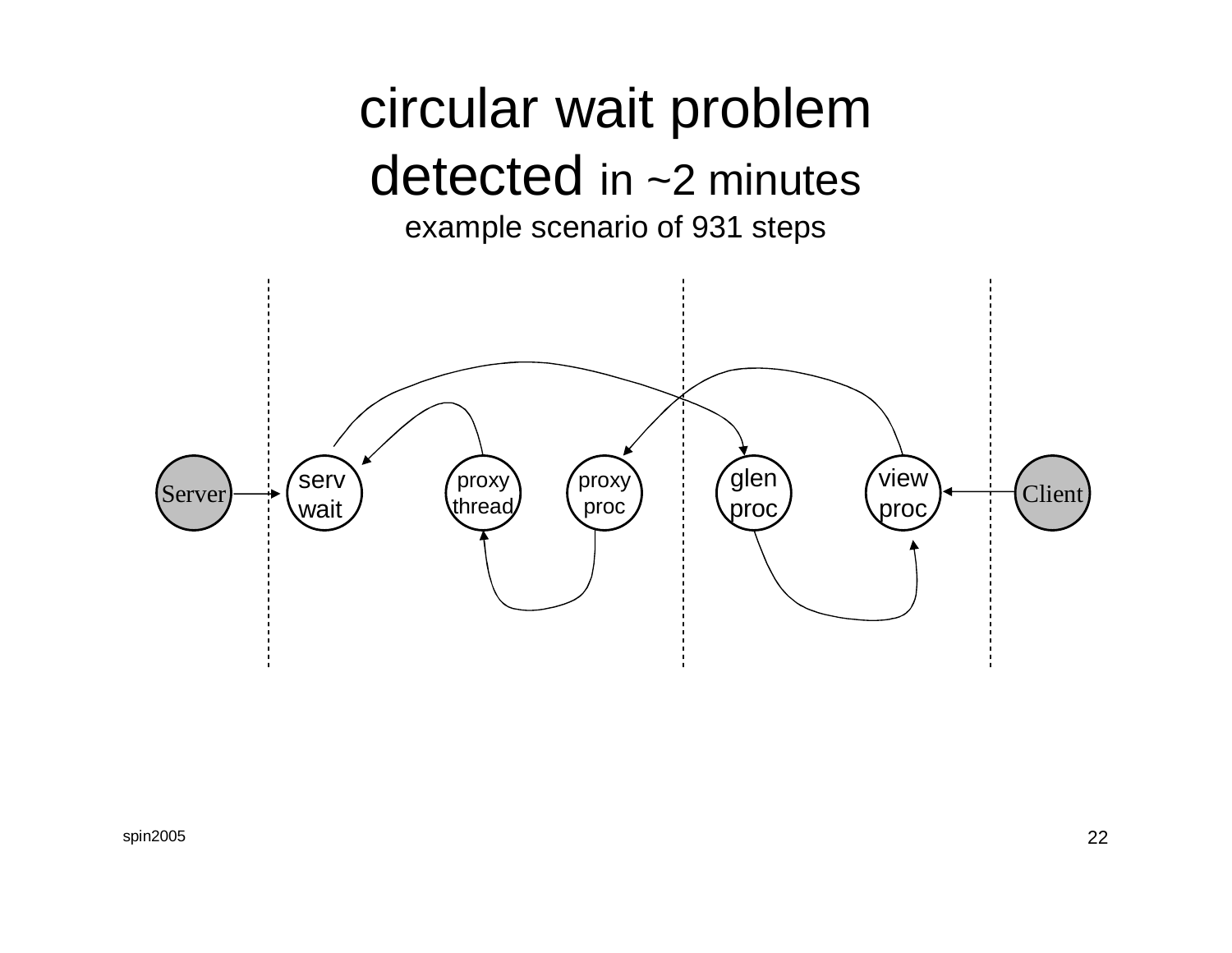# the PathStar verification (1998-2000)

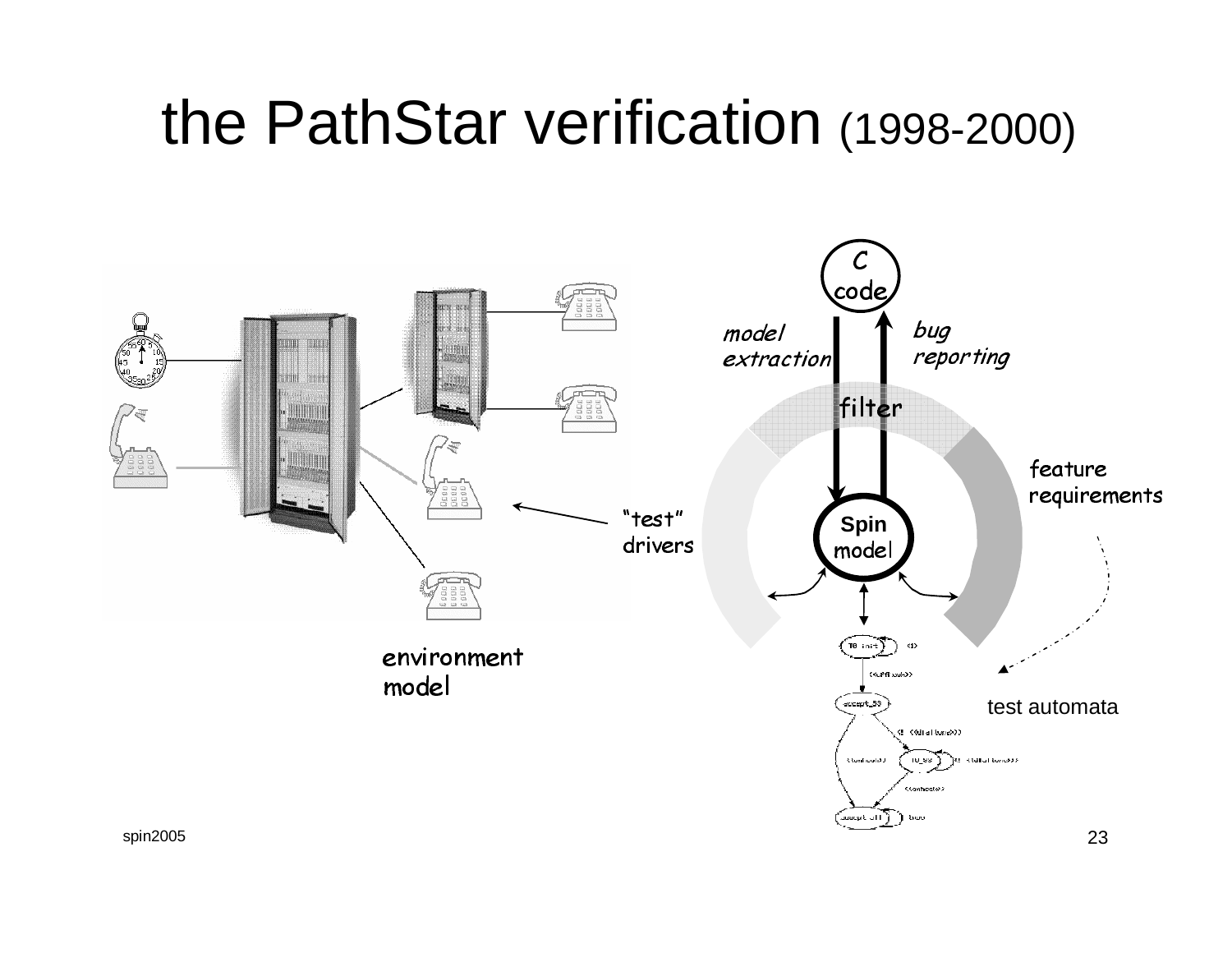# feature verification

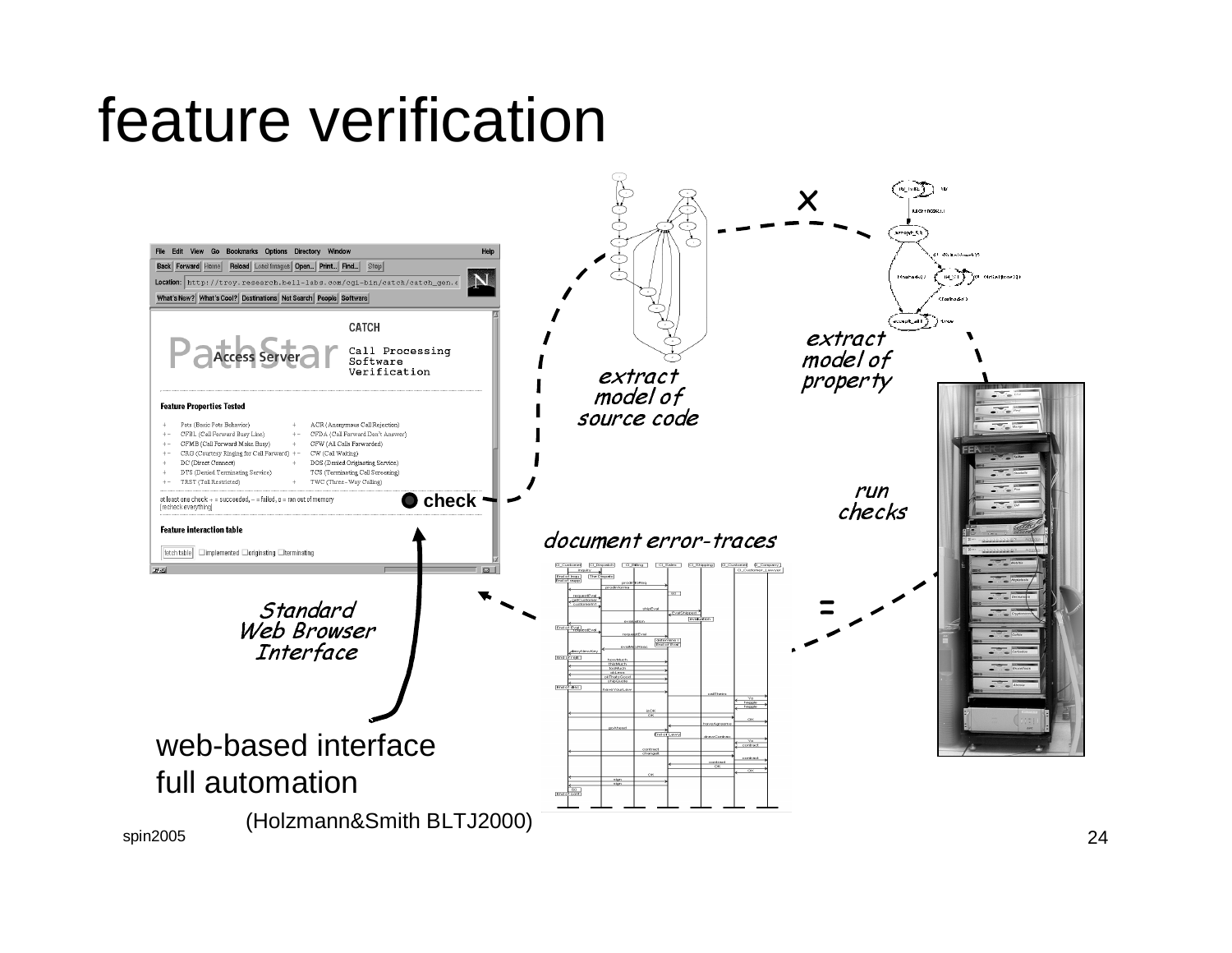#### documentationmore info examples etc.:

| http://cm.bell-labs.com/cm/cs/what/modex<br>http://cm.bell-labs.com/cm/cs/what/feaver |                                                                                                                                                                                                                                                                                                                                                                                                                                                                                                                                                              |  |  |  |  |  |
|---------------------------------------------------------------------------------------|--------------------------------------------------------------------------------------------------------------------------------------------------------------------------------------------------------------------------------------------------------------------------------------------------------------------------------------------------------------------------------------------------------------------------------------------------------------------------------------------------------------------------------------------------------------|--|--|--|--|--|
|                                                                                       |                                                                                                                                                                                                                                                                                                                                                                                                                                                                                                                                                              |  |  |  |  |  |
| Preface                                                                               | FeaVer is a tool that can be used for the verification of distributed systems<br>code written in ANSI-standard C. This quide is meant to be read as a first<br>introduction to the tool and to the methodology on which it is based.                                                                                                                                                                                                                                                                                                                         |  |  |  |  |  |
|                                                                                       | We begin with a brief explanation of the need for a tool that can trap concur-<br>rency related errors, followed by an overview of FeaVer's basic mode of<br>operation. The main theme introduced here, and that will return throughout<br>this document, is the definition of a verification test harness. The working of<br>FeaVer is always determined by the test harness definition. Learning to use<br>FeaVer, therefore, means learning to design and debug test harness<br>descriptions.                                                             |  |  |  |  |  |
|                                                                                       | FeaVer can be used either with a basic command-line interface or with the<br>help of a more refined graphical user interface. In some cases the com-<br>mand-line interface is preferable, giving slightly more insight into the details<br>of FeaVer's operation. But undeniably, especially when working with a fully<br>developed test harness description, the graphical user interface can be<br>more convenient. For first-time use, it is recommended to begin by develop-<br>ing a good basic understanding of the main processing steps that FeaVer |  |  |  |  |  |

performs when it runs. In the first few chapters of this guide, therefore, we will focus primarily on the command-line interface and a textual description of the main elements of a test harness. In a later chapter the graphical user interface is covered. A comprehensive review section at the end of this guide, is meant to be a point of reference for the more experienced user of

At the time of writing the FeaVer tool is being developed as a research prototype, and it continues to evolve. If you detect any information that is confusing or just plain wrong, please let us know and we will correct it.

FeaVer when constructing test hamess definitions.

FeaVer 1.0 User Guide

Gerard J. Holzmann and Margaret H. Smith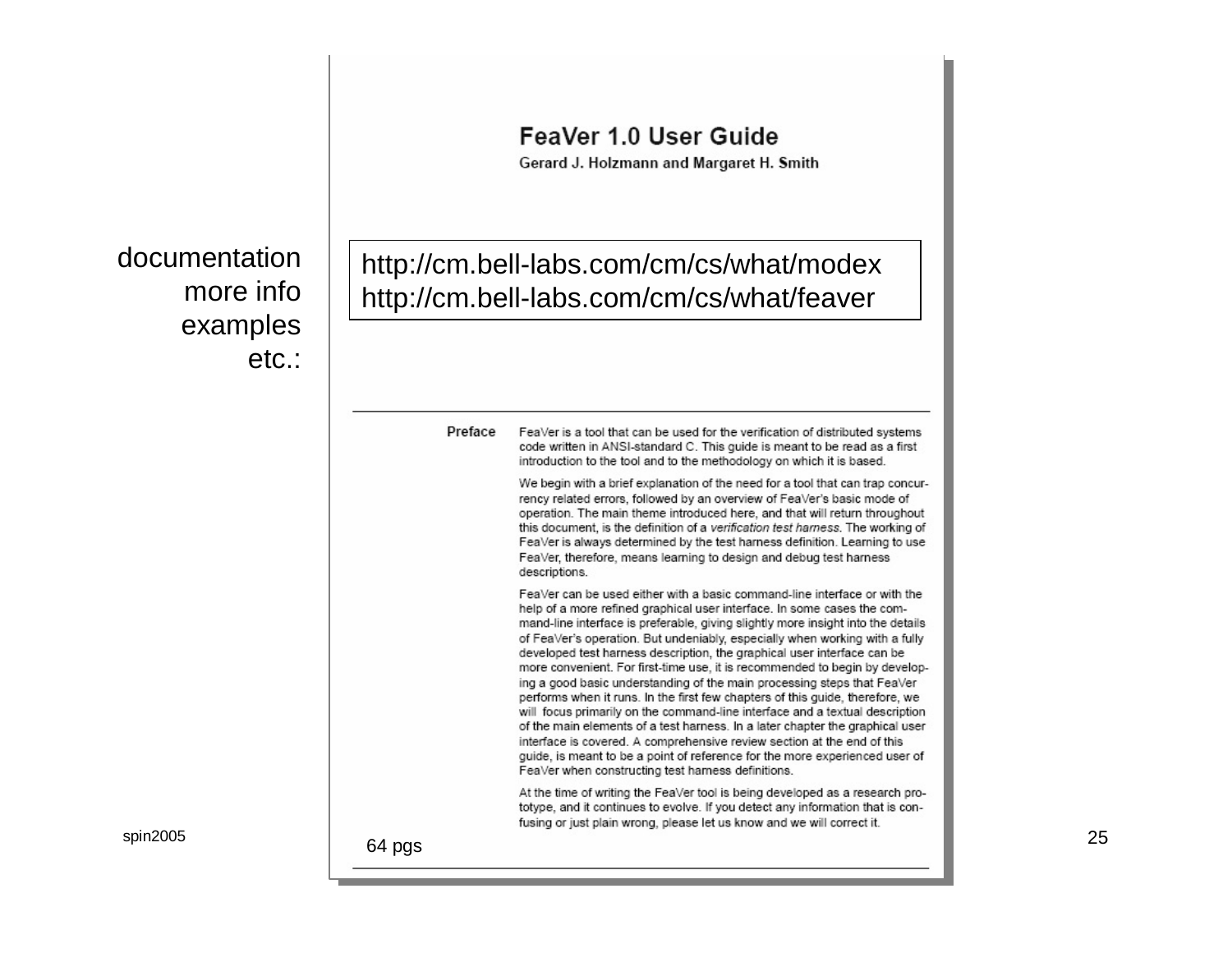# some papers on modex/feaver

(pdf's are on http://spinroot.com/gerard/pubs.html)

- • G.J. Holzmann and M.H. Smith, "A practical method for the verification of event-driven software," Proc. Intern. Conf. on Software Engineering, May 1999, Los Angeles, CA, pp. 597-607.
- • G.J. Holzmann and M.H. Smith, "Automating software feature verification," Bell Labs Technical Journal, Vol. 5, No. 2, April-June 2000, pp. 72-87.
- $\bullet$  G.J. Holzmann, "Logic Verification of ANSI-C Code with Spin," Proc. SPIN Workshop, Stanford Univ., CA, Aug-Sept. 2000, Springer Verlag, LNCS Vol. 1885, pp. 131-147.
- $\bullet$  G.J. Holzmann, "From Code to Models," Proc. 2nd Int. Cong. on Concurrency to System Design, Newcastle, U.K., IEEE Computer Society Press, June 2001, pp. 3-10.
- $\bullet$  G.J. Holzmann and M.H. Smith, "An automated verification method for distributed systems software based on model extraction," IEEE Trans. on Software Engineering, Vol. 28, No. 4, pp. 364-377, April 2002.
- • G.J. Holzmann and R. Joshi, "Model Driven Software Verification," Proc. 11th Spin Workshop, Barcelona, Spain, April 2004, Springer Verlag, LNCS 2989, pp. 77-92.